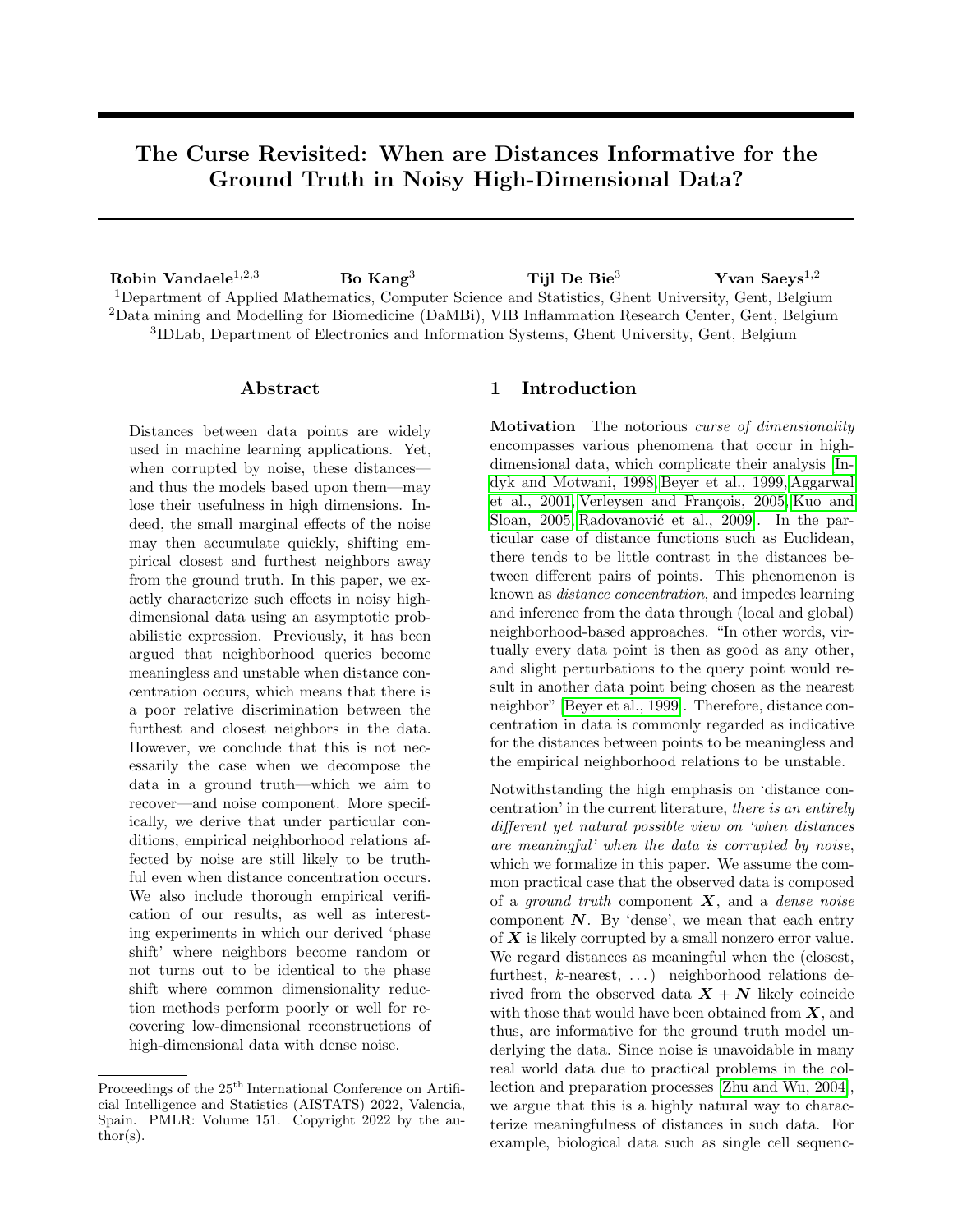ing data [\[Zhang et al., 2021\]](#page-10-2) is inherently noisy, due to the imprecise nature of biological experiments [\[Li](#page-9-5)[bralon et al., 2009,](#page-9-5)[Vandaele et al., 2021\]](#page-10-3). Other highdimensional examples include noisy images [\[Buades](#page-9-6) [et al., 2005\]](#page-9-6), climate time series [Ertöz et al., 2003], and neuron activity data [\[Friedman et al., 2015\]](#page-9-8).

While noise may contribute little to individual dimensions, its overall contribution can be especially harmful to learning from data when it is high-dimensional. When the data dimensionality grows, and the signal, here: 'the absolute difference between ground truth distances in neighborhood queries', cannot cope with the dense noise that is accumulated at the same time, the data will lose its discriminative power for inferring the ground truth. This is formally explored in this paper.

Furthermore, dimensionality reduction methods are commonly used to alleviate the effect of noise on highdimensional data and facilitate learning. See for example Figure [1,](#page-1-0) where the distances are much more useful for (topological) inference from a biological cell trajectory data set after a PCA projection. Dimensionality reductions are also used to obtain more meaningful distances in applications such as spectral clustering [\[Liu](#page-9-9) [and Han, 2004\]](#page-9-9), and even prior to other embedding methods such as t-SNE [\[Van der Maaten and Hinton,](#page-10-4) [2008\]](#page-10-4). This suggests the need of a formal exploration of how dimensionality reductions themselves are susceptible to noise in high dimensions, which we provide in this paper. While we only study this empirically for synthetic examples within the limited scope of this paper, the fact that our derived 'phase shift' where neighbors become non-random is identical to the phase shift where common dimensionality reductions methods start performing well, encourages further theoretical and methodological research into this subject.

Note that we will not introduce any novel algorithms in this paper. Yet, we do present and validate novel theoretical results about learning from high-dimensional point cloud data. These results complement previous work on distance concentration, and add to the understanding of counter-intuitive phenomena of highdimensional data. We argue that such improved understanding is imperative for the design of better computational methods for the analysis of such data.

Finally, we emphasize that the role of distance concentration in this paper is to be interpreted as rather subtle. In fact, this paper could be (and starting from Section [2](#page-2-0) is for a large part) written independent from distance concentration. However, given its prevalence in related work, we found it important to include distance concentration in our motivation and discussion, and point out its differences to the view on 'meaningfulness in distances' analyzed in this paper.

<span id="page-1-0"></span>

Figure 1: 5NN graphs (edges in black) of a real bifurcating biological cell trajectory (gene expression) data set  $X + N \subseteq \mathbb{R}^{1770}$  consisting of four cell groups [\[Can](#page-9-10)[noodt et al., 2018,](#page-9-10) [Saelens et al., 2019,](#page-10-5)[Vandaele et al.,](#page-10-6) [2020\]](#page-10-6). Each dimension quantifies the expression of a particular gene, and the coloring of each point (cell) corresponds to its cell group. The 5NN graphs are visualized through a 2-dimensional PCA embedding of  $X + N$ . (Left) The edges of the 5NN graph are obtained directly from the distances between the highdimensional points. (Right) The edges of the 5NN graph are obtained from the 2-dimensional PCA embedding. The possible placement of points is much more constrained in two dimensions. This reduces unwanted behavior caused by noisy high-dimensional distances that impede trajectory inference, such as interconnections between different branches. The resulting lower-dimensional representation will be much more effective for learning the bifurcating model, as common in trajectory inference [\[Saelens et al., 2019\]](#page-10-5).

Related Work It is well known that many distance measures lose their usefulness for discriminating between neighbors in high-dimensional data. This phenomenon, generally known as distance concentration, has been studied extensively on both a theoretical and experimental level [\[Beyer et al., 1999,](#page-9-1)[Aggarwal et al.,](#page-9-2) [2001,](#page-9-2) Durrant and Kabán, 2009, Kabán, 2012, [Gian](#page-9-13)[nella, 2021\]](#page-9-13). Its occurrence in data is widely perceived as an indicator that distances between observations are meaningless and neighborhood queries are unstable.

However, we argue that for the abundance of real word data with noise, 'distances are meaningful when they are informative for the ground truth' is a natural point of view. Nevertheless, to the best of our knowledge, a formal probabilistic analysis of such characterization is lacking, as even extensive studies on the behavior of distances and neighbors in high-dimensional data [\[Angiulli, 2017\]](#page-9-14) do not include an analysis that explicitly separates a ground truth from a noise component. By maintaining this strategy in this paper however, we make important conclusions that add to the understanding of high-dimensional data. These include that our proposed view on meaningful distances cannot be characterized through distance concentration, and that neighborhood relations may still remain truthful even when distances are dominated by noise.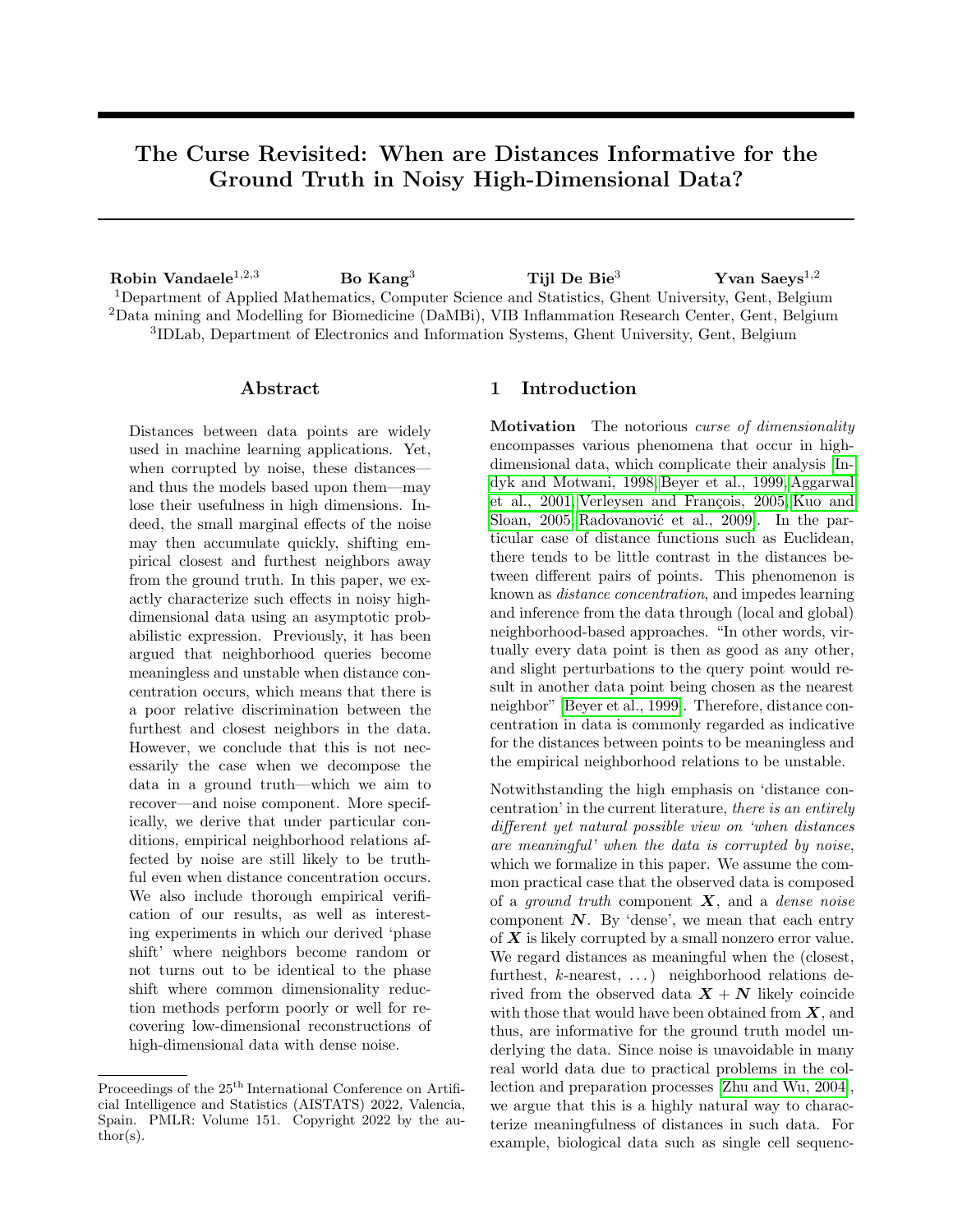#### Contributions

- We provide a probabilistic quantification of the effect of high-dimensional noise on neighboring relations, deriving conditions under which these relations either become highly random or nonrandom, independent of the magnitude of noise (Theorem [2.1](#page-2-1) & Corollary [2.3\)](#page-3-0).
- We provide thorough empirical verification of our theoretical results, and show that our novel yet natural view on meaningful distances is different from distance concentration (Section [3.1\)](#page-5-0).
- We use hyperharmonic series (Example [2.5\)](#page-4-0) to develop experiments that directly link the performance of dimensionality reductions to the randomness of neighborhood relations (Section [3.2\)](#page-6-0).
- We conclude on how our work provides better understanding of learning from noisy highdimensional point cloud data (Section [4\)](#page-8-0).

# <span id="page-2-0"></span>2 Quantifying the Effect of Noise on High-Dimensional Neighbors

In the first part of this section (Section [2.1\)](#page-2-2), we provide a probabilistic quantification of the effect of noise on the absolute discrimination between high-dimensional neighbors (Theorem [2.1\)](#page-2-1), and use this to deduce conditions under which empirical neighbors become either highly random or likely truthful (Corollary [2.3\)](#page-3-0). In particular, it will follow that these conditions are independent of the magnitude of noise in the dimensions. Although we commence the analysis assuming we have three fixed points  $x, y, z \in X$  in a given ground truth data set  $X$ , in Section [2.2](#page-4-1) we also discuss how our obtained results can be used to derive more general results for  $X$ , such as Theorem [2.6.](#page-4-2)

#### <span id="page-2-2"></span>2.1 When Neighbors Become (non-)Random: a Case Study for Three Points

Our setting in this section will be as follows.

- We are given three sequences (which are to be interpreted as vectors)  $x = x_1, x_2, \ldots, y =$  $y_1, y_2, \ldots$ , and  $z = z_1, z_2, \ldots$  These correspond to the ground truth—and thus in practice—nonobserved points. For  $d \in \mathbb{N}^*$ ,  $x_d$  equals the information captured by the d-th dimension of  $x$ (analogous for  $y, z$ ). If the model is explained by a finite number of dimensions, we can still regard  $x, y, z$  as infinite sequences by letting  $x_d = y_d =$  $z_d$  (e.g. = 0) for additional dimensions d.
- Rather than observing the vectors  $x, y$ , and  $z$ , we observe  $x+n_x$ ,  $y+n_y$ , and  $z+n_z$ . Here,  $n_x$  is a realization of a sequence of random noise variables

 $\mathbf{n}_{\bm{x}} = \mathrm{n}_{x_1}, \mathrm{n}_{x_2}, \ldots$  (analogous for  $\bm{y}, \bm{z}$ ). We will assume the random variables  $\bigcup_{d \in \mathbb{N}^*} \{n_{x_d}, n_{y_d}, n_{z_d}\}\$ to be i.i.d, have finite fourth moment  $\mu'_{4}$  (measuring the heaviness of the tail of the noise distribution), and be symmetric. While the former two assumptions will be required by the analysis, the latter simply makes it more convenient. Nevertheless, many common random noise distributions such as uniform and normal, are symmetric.

The following result should be interpreted as follows. We are given a query point  $x$  from a ground truth data set  $X$ , and two candidate neighbors  $y$  and  $z$  of  $x$ . We want a formula expressing how likely neighborhood relations between  $x, y$ , and  $z$ , such as 'x is closer to  $y$  than to  $z$ , are preserved after introducing additive noise N, i.e., we observe  $X + N$  rather than X. This formula should be asymptotically valid, i.e., for a sufficiently high dimensionality  $d$  of  $X$ . Intuitively, the resulting probabilities will be in terms of the true distances  $\|\boldsymbol{x} - \boldsymbol{y}\|$  and  $\|\boldsymbol{x} - \boldsymbol{z}\|$ , and noise characteristics, here  $\sigma^2$  and  $\mu'_4$ . Indeed, when there is not much difference between  $\|\boldsymbol{x} - \boldsymbol{y}\|$  and  $\|\boldsymbol{x} - \boldsymbol{z}\|$  (the signal), or when  $\sigma^2$  and  $\mu'_4$  are large, we expect it to be more difficult to preserve neighborhood relations. The following formula will then be used to derive subsequent insightful results in the rest of this paper.

<span id="page-2-1"></span>**Theorem 2.1.** Let  $x = x_1, x_2, ..., y = y_1, y_2, ...$ and  $z = z_1, z_2, \ldots$  be three sequences of real numbers. Let  $\mathbf{n_x} = n_{x_1}, n_{x_2}, \ldots, \mathbf{n_y} = n_{y_1}, n_{y_2}, \ldots, \text{ and}$  $\mathbf{n_z} = n_{z_1}, n_{z_2}, \ldots$  be three sequences of jointly i.i.d. symmetric continuous random variables with variance  $\sigma^2$  and finite 4th moment  $\mu'_4$ . For a sequence s, denote  $s^{(d)}$  for the vector composed from its first d elements in order. Finally, let

$$
\Delta_{\infty}(d) \coloneqq \max \left\{ \left\| \boldsymbol{x}^{(d)} - \boldsymbol{y}^{(d)} \right\|_{\infty}, \left\| \boldsymbol{x}^{(d)} - \boldsymbol{z}^{(d)} \right\|_{\infty} \right\}.
$$
  
If

<span id="page-2-3"></span>
$$
\lim_{d \to \infty} \frac{\Delta_{\infty}(d)}{\sqrt[d]{d}} = 0, \tag{1}
$$

then

$$
\left|P\left(\left\|\boldsymbol{x}^{(d)}+\mathbf{n}^{(d)}_{\boldsymbol{x}}-\boldsymbol{y}^{(d)}-\mathbf{n}^{(d)}_{\boldsymbol{y}}\right\| \leq \left\|\boldsymbol{x}^{(d)}+\mathbf{n}^{(d)}_{\boldsymbol{x}}-\boldsymbol{z}^{(d)}-\mathbf{n}^{(d)}_{\boldsymbol{z}}\right\|\right) \\ -\Phi\left(\zeta^{(d)}\left(\mu_4',\sigma,\boldsymbol{x},\boldsymbol{y},\boldsymbol{z}\right)\right)\right|\overset{d\to\infty}{\longrightarrow} 0,
$$

where  $\zeta^{(d)}$ :  $(\mathsf{R}^+)^2 \times (\mathsf{R}^d)^3 \to \mathsf{R}$ :

<span id="page-2-4"></span>
$$
\begin{pmatrix} \mu_4' \\ \sigma \\ x \\ y \\ z \end{pmatrix} \n\mathcal{V} \frac{\|x - z\|^2 - \|x - y\|^2}{\sqrt{2d(\mu_4' + 3\sigma^4) + 8\sigma^2 (\|x - y\|^2 + \|x - z\|^2 - \langle x - y, x - z \rangle)}},\tag{2}
$$

and  $\Phi$  is the cumulative distribution function of the standard normal distribution.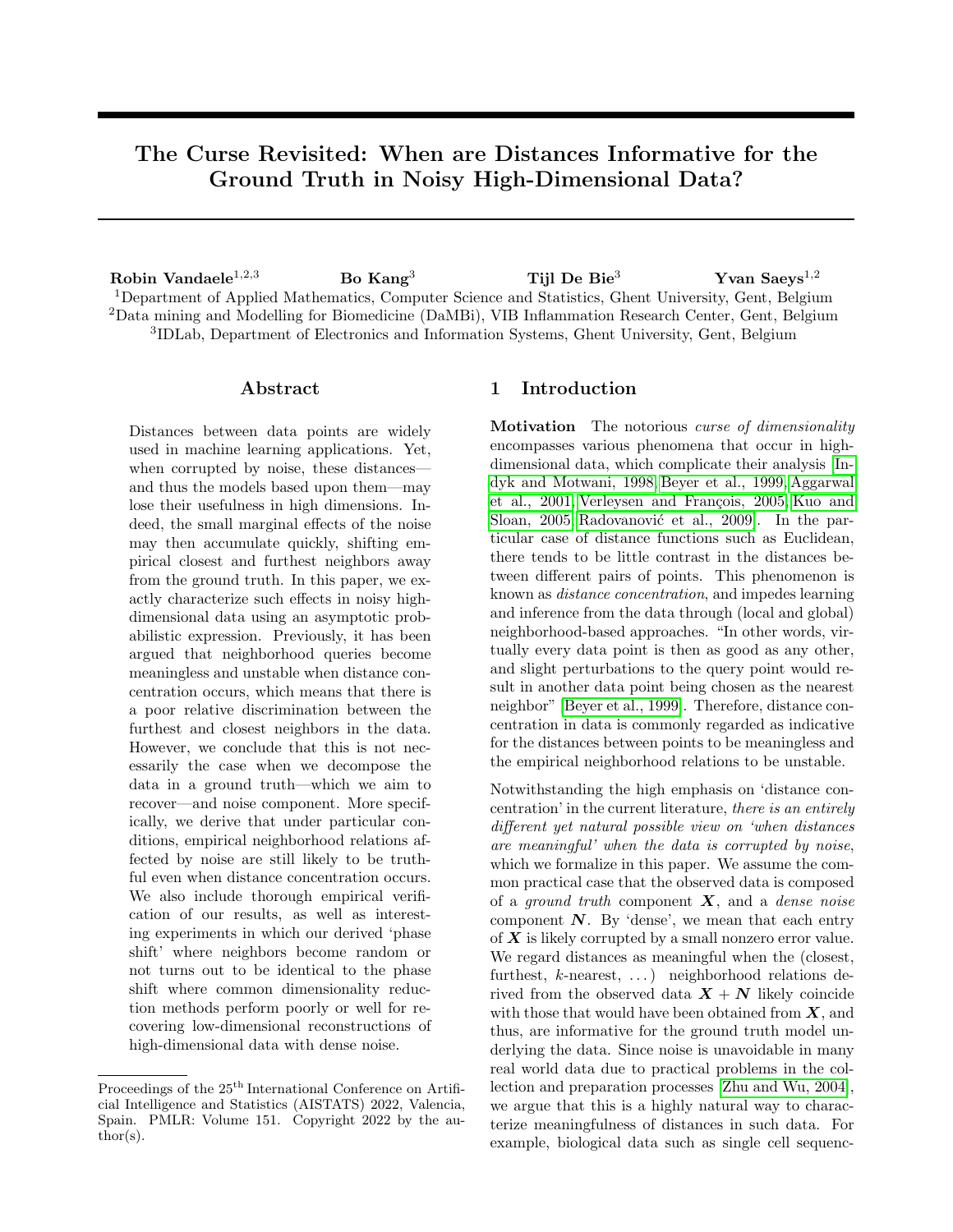Letting

<span id="page-3-4"></span>
$$
z(d) := \left\| \mathbf{n}_{\mathbf{x}}^{(d)} - \mathbf{n}_{\mathbf{y}}^{(d)} + \mathbf{x}^{(d)} - \mathbf{y}^{(d)} \right\|^2
$$
  
- 
$$
\left\| \mathbf{n}_{\mathbf{x}}^{(d)} - \mathbf{n}_{\mathbf{z}}^{(d)} + \mathbf{x}^{(d)} - \mathbf{z}^{(d)} \right\|^2
$$
  
= 
$$
\sum_{i=1}^{d} \left[ \left( \mathbf{n}_{x_i} - \mathbf{n}_{y_i} + x_i - y_i \right)^2 - \left( \mathbf{n}_{x_i} - \mathbf{n}_{z_i} + x_i - z_i \right)^2 \right],
$$
  
= 
$$
\sum_{i=1}^{d} \left[ \left( \mathbf{n}_{x_i} - \mathbf{n}_{y_i} + x_i - y_i \right)^2 - \left( \mathbf{n}_{x_i} - \mathbf{n}_{z_i} + x_i - z_i \right)^2 \right],
$$
(3)

the proof of Theorem [2.1](#page-2-1) is based on an application of the central limit theorem (CLT) to quantify the limiting behavior of  $z(d)$ . However, the random variables  $z_i$ ,  $i = 1, \ldots, d$ , are not necessarily identically distributed, i.e., with the same mean and variance. For this reason, unlike the analysis by [\[Beyer et al., 1999,](#page-9-1) [Aggar](#page-9-2)[wal et al., 2001\]](#page-9-2), we require special conditions to ensure that the CLT remains applicable in our result. To this end, [\(1\)](#page-2-3) provides a sufficient condition for Linderberg's condition to be satisfied [\[Lindeberg, 1922\]](#page-9-15). A full proof of Theorem [2.1](#page-2-1) is provided in Appendix [B.](#page-11-0)

<span id="page-3-3"></span>Remark 2.2. Following the proof in Appendix [B,](#page-11-0) condition  $(1)$  can be further weakened to:

<span id="page-3-1"></span>
$$
\left(\frac{\Delta_{\infty}^{4}(d)}{d+\Vert\mathbf{x}^{(d)}-\mathbf{y}^{(d)}\Vert\,\Vert\mathbf{x}^{(d)}-\mathbf{z}^{(d)}\Vert} \stackrel{d\rightarrow\infty}{\longrightarrow} 0\right) \text{ and } (\forall\epsilon>0)
$$
\n
$$
\left(\frac{F_{\mathbf{n}}\left(-\left(d+\Vert\mathbf{x}^{(d)}-\mathbf{y}^{(d)}\Vert\,\Vert\mathbf{x}^{(d)}-\mathbf{z}^{(d)}\Vert\right)^{\frac{1}{4}}\epsilon\right)}{\times\min\left\{d\Delta_{\infty}^{4}(d),\left\Vert\mathbf{x}^{(d)}-\mathbf{y}^{(d)}\right\Vert^{2}\left\Vert\mathbf{x}^{(d)}-\mathbf{z}^{(d)}\right\Vert^{2}\right\}} \stackrel{d\rightarrow\infty}{\longrightarrow} 0\right),\tag{4}
$$

where  $F_n$  is the cumulative distribution function of the (marginal) random noise variable n. By making use of Markov's inequality, it can be straightforwardly shown that [\(1\)](#page-2-3)  $\implies$  [\(4\)](#page-3-1). While this condition is less insightful than [\(1\)](#page-2-3), it can be used to easily show that it suffices that  $\Delta_{\infty}(d) = o\left(d^{\frac{1}{4}}\right)$  in the generic case that n is bounded. Nevertheless, in the practical case that  $\Delta_{\infty}(d)$  is bounded, i.e., when newly added dimensions are (eventually) at most as discriminating as the former, condition [\(1\)](#page-2-3) is trivially satisfied. In Corollary [2.3](#page-3-0) we will assume such bound, as it allows for a convenient way to 'symmetrize' the asymptotic growth conditions formalized in this result.

Under the same setting as for Theorem [2.1,](#page-2-1) i.e., given a query point  $x$  and two candidate (closest, furthest, ...) neighbors  $y$  and  $z$  of  $x$ , we can now study growth conditions on the signal—this being how well we can discriminate between  $y$  and  $z$  as the ground truth neighbors of  $x$ —under which the signal 'beats' the noise in high dimensions and vice versa. If the noise beats the signal, then the empirical neighborhood relations, i.e., those derived after additive noise is introduced, thus from the observed data, will be (nearly) completely random. This is expressed by Corollary [2.3.](#page-3-0)1 below. In the opposite case, the signal beats the noise, and the empirical neighborhood relations will (likely) agree with those that would have been derived without noise, i.e., from the ground truth points  $x$ ,  $y$ , and  $z$ . This is expressed by Corollary [2.3.](#page-3-0)2. The proofs of these results are provided in Appendix [B.](#page-11-0)

<span id="page-3-0"></span>Corollary 2.3. Let  $x = x_1, x_2, ..., y = y_1, y_2, ...$ and  $z = z_1, z_2, \ldots$  be three sequences of real numbers. Let  $\mathbf{n_x} = \mathbf{n_{x_1}}, \mathbf{n_{x_2}}, \ldots, \mathbf{n_y} = \mathbf{n_{y_1}}, \mathbf{n_{y_2}}, \ldots, \text{ and}$  $\mathbf{n_z} = \mathbf{n_{z_1}}, \mathbf{n_{z_2}}, \dots$  be three sequences of jointly i.i.d. symmetric continuous random variables with finite 4th moment  $\mu'_4$ . Suppose further that  $\sup_{d \in \mathbb{N}^*} \Delta_{\infty}(d) \leq C$ for some constant C. Then the following two statements are true.

1. If 
$$
\|\mathbf{x}^{(d)} - \mathbf{z}^{(d)}\|^2 - \|\mathbf{x}^{(d)} - \mathbf{y}^{(d)}\|^2 = o\left(d^{\frac{1}{2}}\right),
$$
  
\n
$$
\lim_{d \to \infty} P\left(\left\|\mathbf{x}^{(d)} + \mathbf{n}_{\mathbf{x}}^{(d)} - \mathbf{y}^{(d)} - \mathbf{n}_{\mathbf{y}}^{(d)}\right\| \le
$$
\n
$$
\left\|\mathbf{x}^{(d)} + \mathbf{n}_{\mathbf{x}}^{(d)} - \mathbf{z}^{(d)} - \mathbf{n}_{\mathbf{z}}^{(d)}\right\|\right) = \frac{1}{2}.
$$
\n2. If  $d^{\frac{1}{2}} = o\left(\left\|\mathbf{x}^{(d)} - \mathbf{z}^{(d)}\right\|^2 - \left\|\mathbf{x}^{(d)} - \mathbf{y}^{(d)}\right\|^2\right),$   
\n
$$
\lim_{d \to \infty} P\left(\left\|\mathbf{x}^{(d)} + \mathbf{n}_{\mathbf{x}}^{(d)} - \mathbf{y}^{(d)} - \mathbf{n}_{\mathbf{y}}^{(d)}\right\| \le \left\|\mathbf{x}^{(d)} + \mathbf{n}_{\mathbf{x}}^{(d)} - \mathbf{z}^{(d)} - \mathbf{n}_{\mathbf{z}}^{(d)}\right\|\right) = 1.
$$

<span id="page-3-2"></span>Remark 2.4. The following conclusions—which will all be validated in Section [3—](#page-5-1)can now be made.

- 1.  $\Delta_2(d) \coloneqq \max \{ ||x^{(d)} y^{(d)}||, ||x^{(d)} z^{(d)}|| \}$  has to grow at least as  $d^{\frac{1}{4}}$ , otherwise neighbors will become highly random. Indeed, if  $\Delta_2(d) = o\left(d^{\frac{1}{4}}\right)$ , then condition  $(4)$  in Remark [2.3](#page-3-0) is satisfied, and Corollary [2.3.](#page-3-0)1 becomes applicable (note that the assumed bound  $\sup_{d\in\mathbb{N}^*}\Delta_{\infty}(d) \leq C$  is only required for Corollary [2.3.](#page-3-0)2, see also Appendix [B\)](#page-11-0).
- 2. The noise characteristics  $\sigma^2$  and  $\mu'_4$  naturally have a direct effect on the usefulness of empirical neighbors for any fixed dimension d, which is intuitively clear, and can be seen from [\(2\)](#page-2-4). However, under the conditions of Corollary [2.3,](#page-3-0) their magnitude becomes negligible in large dimensions.
- 3. Even if the distances between the noise vectors are dominant in the distances between the observed data points, neighbors may become non-random, i.e., representative for the ground truth neighbors. For example, if the random noise variable n is uniformly distributed, then the expected distances uniformly distributed, then the expected distances<br>between two noise vectors grows as  $\sqrt{d}$ , whereas it is sufficient for the absolute differences between  $u$  is sufficient for the absolute differences between<br>ground truth distances to grow as  $\sqrt[4]{d} + \epsilon$  for some  $\epsilon > 0$  to ensure that the noise becomes unlikely to effect neighbors in sufficiently high dimensions.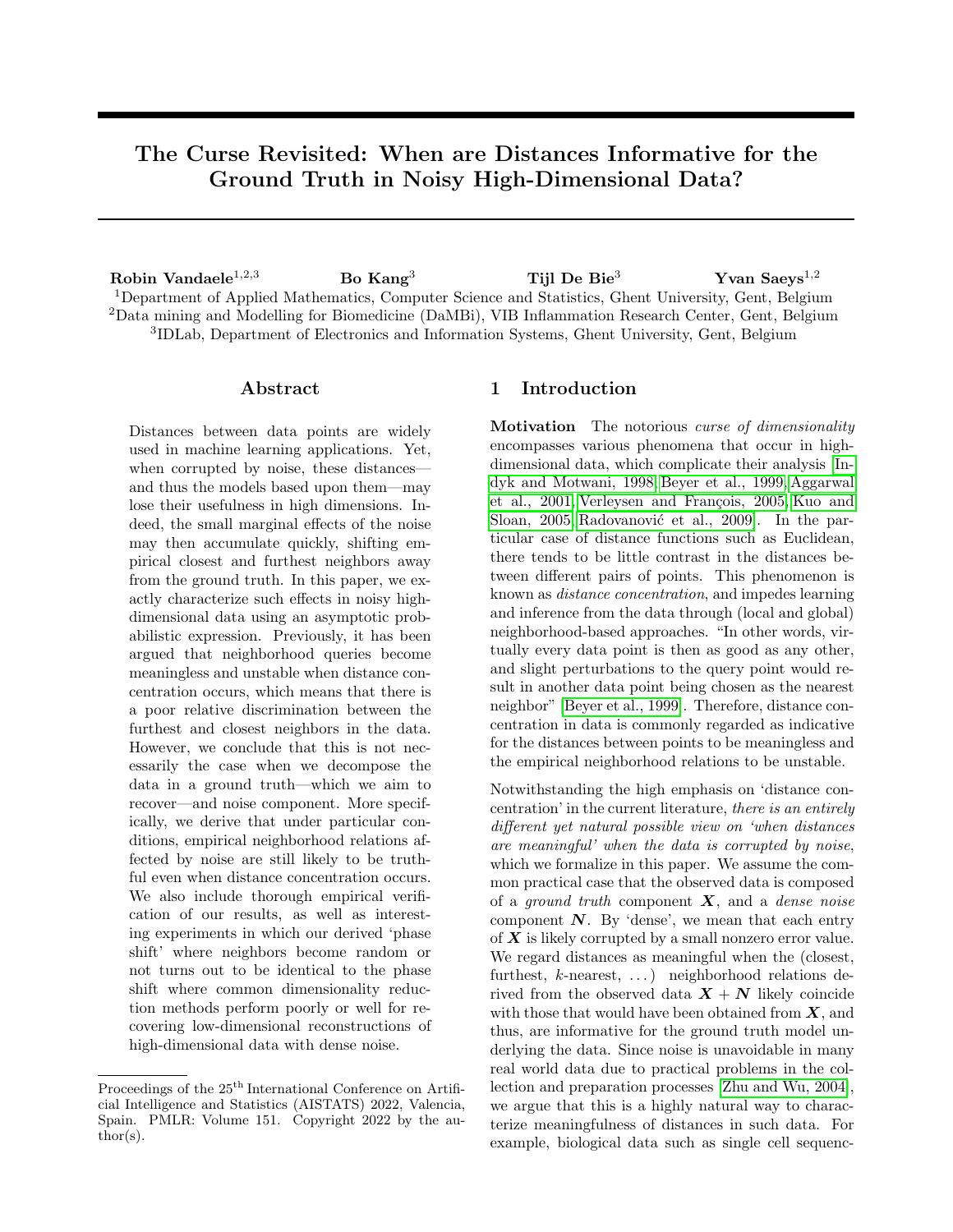The following example will prove to be very useful in the experiments (Section [3\)](#page-5-1).

<span id="page-4-0"></span>Example 2.5. Let  $x = y$  be the sequences of all zeros. Given  $\alpha \in \mathbb{R}_{\geq 2} \cup \{\infty\}$ , we define the sequence of reals  $z(\alpha) = z_1(\alpha), z_2(\alpha), \ldots,$  by letting for  $d \in \mathbb{N}^*,$ 

$$
z_d(\alpha) \coloneqq \begin{cases} \frac{1}{\sqrt[\alpha]{d}} & \text{if } \alpha \in \mathbb{R}_{>2}; \\ 1 & \text{if } \alpha = \infty. \end{cases}
$$

Observe that we have  $\Delta_{\infty}(d) = ||z^{(d)}(\alpha)||_{\infty} = 1$  for all  $d \in \mathbb{N}^*$ . We furthermore find that for  $\alpha \in \mathbb{R}_{\geq 2}$ ,  $\left\| \boldsymbol{z}^{(d)}(\alpha) \right\|$  $\alpha$  defines a hyperharmonic series, which for large  $d ∈ ℕ^*$  can be approximated as

$$
\left\| \mathbf{z}^{(d)}(\alpha) \right\|^2 = \sum_{k=1}^d \frac{1}{\sqrt[\alpha]{k^2}} \tag{5}
$$

$$
\stackrel{d \to \infty}{\sim} \int_1^d x^{-\frac{2}{\alpha}} dx = \left( \frac{\alpha}{\alpha - 2} \right) \left( d^{1 - \frac{2}{\alpha}} - 1 \right),
$$

*i.e.*,  $\|z^{(d)}(\alpha)\|$ i.e.,  $||\mathbf{z}^{(d)}(\alpha)||^2$  grows as  $d^{1-\frac{2}{\alpha}}$ . With by convention  $\frac{1}{\infty} = 0$ , this holds for  $\alpha = \infty$  as well. Naturally, in any dimension  $y$  is always closer to  $x$  than  $z$  is. Due to Corollary [2.3,](#page-3-0) the probability that this remains true under noise in high dimensions satisfies

$$
P\left(\left\|\mathbf{x}^{(d)} + \mathbf{n}_{\mathbf{x}}^{(d)} - \mathbf{y}^{(d)} - \mathbf{n}_{\mathbf{y}}^{(d)}\right\| \le \left\|\mathbf{x}^{(d)} + \mathbf{n}_{\mathbf{x}}^{(d)} - \mathbf{z}^{(d)} - \mathbf{n}_{\mathbf{z}}^{(d)}\right\|\right)
$$
  

$$
\xrightarrow{d \to \infty} \begin{cases} \frac{1}{2} & \alpha < 4; \\ 1 & \alpha > 4; \\ \Phi\left(\sqrt{\frac{2}{\mu_4 + 3\sigma^4}}\right) & \alpha = 4. \end{cases}
$$

The last limit can be found from [\(5\)](#page-4-3) by adapting the proof of Corollary [2.3.](#page-3-0)2 in Appendix [B.](#page-11-0) Thus,  $\alpha = 4$ corresponds to a 'phase shift', where neighbors transition between becoming random or non-random.

In the following section, we discuss how our results can be used to derive more general results for larger data X, consisting of more than three points  $x, y$ , and z.

### <span id="page-4-1"></span>2.2 Randomness in Neighbors for Data Sets of Arbitrary Sizes

In the previous section we restricted to the particular scenario where we have three given points  $x, y$ , and z. Naturally, we can also study the effectiveness of deriving neighborhood relations in a data set  $X$  of arbitrary size under the effect of noise in high dimensions. The reason for this is that in practice, we deal with a finite number of data points. Therefore, more general mathematical results on preserving neighbors under noise may often be derived directly from the results presented in Section [2.1.](#page-2-2)

One such example is as follows, providing sufficient growth conditions on the ground truth diameter for the noise to cause neighboring relations to become random, or thus necessary conditions for the noise not to cause this (which is what we want to achieve in practice). The idea here is that when for every point  $x \in X$ , if in the empirical noisy data it is completely random whether  $x$ 's true furthest neighbor becomes closer to  $x$  than  $x$ 's true closest neighbor, i.e., this occurs with probability  $\frac{1}{2}$ , then one can essentially not work effectively with the high-dimensional neighbors.

<span id="page-4-3"></span><span id="page-4-2"></span>**Theorem 2.6.** Let  $X = v_1, v_2, \ldots$  be a sequence of column vectors, for which  $v_d \in \mathbb{R}^n$ ,  $n \in \mathbb{N}^*$ , and denote by  $\mathbf{X}^{(d)}$  the matrix in  $\mathbb{R}^{n \times d}$  composed of the first d vectors  $v_d$  in order. For  $d \in N^*$ , and  $i = 1, \ldots, n$ , we identify the *i*-th row of the matrix  $\mathbf{X}^{(d)}$  with the point  $\mathbf{x}_i^{(d)} \in \mathbf{X}^{(d)}$ . Let furthermore  $\{\mathbf{n}_i = n_{i_1}, n_{i_2}, \ldots\}_{i \in \{1, \ldots, n\}}$  be a collection of jointly i.i.d. symmetric continuous random variables with finite 4th moment. For  $d \in \mathbb{N}^*$  and each point  $\boldsymbol{x}_i^{(d)} \in \boldsymbol{X}^{(d)},$  let  $\boldsymbol{x}_{i,\min}^{(d)}$  denote the closest neighbor of  $\boldsymbol{x}_i^{(d)}$  in  $\boldsymbol{X}^{(d)},$   $\boldsymbol{x}_{i,\text{max}}^{(d)}$  the furthest neighbor of  $\boldsymbol{x}_i^{(d)}$  in  $\boldsymbol{X}^{(d)}$ , and  $\boldsymbol{\Delta_2}(d) \coloneqq \max_{\boldsymbol{x},\boldsymbol{y} \in \boldsymbol{X}^{(d)}} \|\boldsymbol{x} - \boldsymbol{y}\|$  the diameter of  $\mathbf{X}^{(d)}$ . If  $\mathbf{\Delta_2}(d) = o\left(d^{\frac{1}{4}}\right)$ , then

$$
\sup_{i=1,\ldots,n} P\left(\left\|\boldsymbol{x}_{i}^{(d)}+\mathbf{n}_{i}^{(d)}\quad \boldsymbol{x}_{i,\max}^{(d)}\quad \mathbf{n}_{\boldsymbol{x}_{i,\max}^{(d)}}^{(d)}\right\|\\\left\|\boldsymbol{x}_{i}^{(d)}+\mathbf{n}_{i}^{(d)}\quad \boldsymbol{x}_{i,\min}^{(d)}\quad \mathbf{n}_{\boldsymbol{x}_{i,\min}^{(d)}}^{(d)}\right\| \right)\overset{d\rightarrow\infty}{\rightarrow} \frac{1}{2}.
$$

Proof. Corollary [2.3.](#page-3-0)1 is valid for every triple of rows in  $X$  (see also Remark [2.4.](#page-3-2)1). Hence, the result follows from the fact that there are only finitely many such triples (note that the row indices of  $\mathbf{x}_{i,\min}^{(d)}$  and  $\mathbf{x}_{i,\max}^{(d)}$ in  $\mathbf{X}^{(d)}$  are allowed to vary with d).  $\Box$ 

Theorem [2.6](#page-4-2) essentially states the conditions we must avoid for any practical application that relies on the distances between data observations. Conversely, the conditions we should aim for are generally more dependant on the application of interest. Indeed, for many practical purposes it may not be important to preserve all neighborhood relations in the data. For example, as will be validated in Section [3.2,](#page-6-0) for clustering algorithms a sufficient condition for cluster assignments to be likely truthful would be that Corollary [2.3.](#page-3-0)2 is satisfied for every triple  $(x, y, z)$ , where x and y belong to the same (ground truth) cluster and  $z$  to a different cluster. Under the effect of noise, any two points from the same ground truth cluster then likely remain closer to each other than to any point from another cluster. However, for particular methods such as single-linkage clustering, this would be too stringent, and more in-depth analysis will be required. Thus,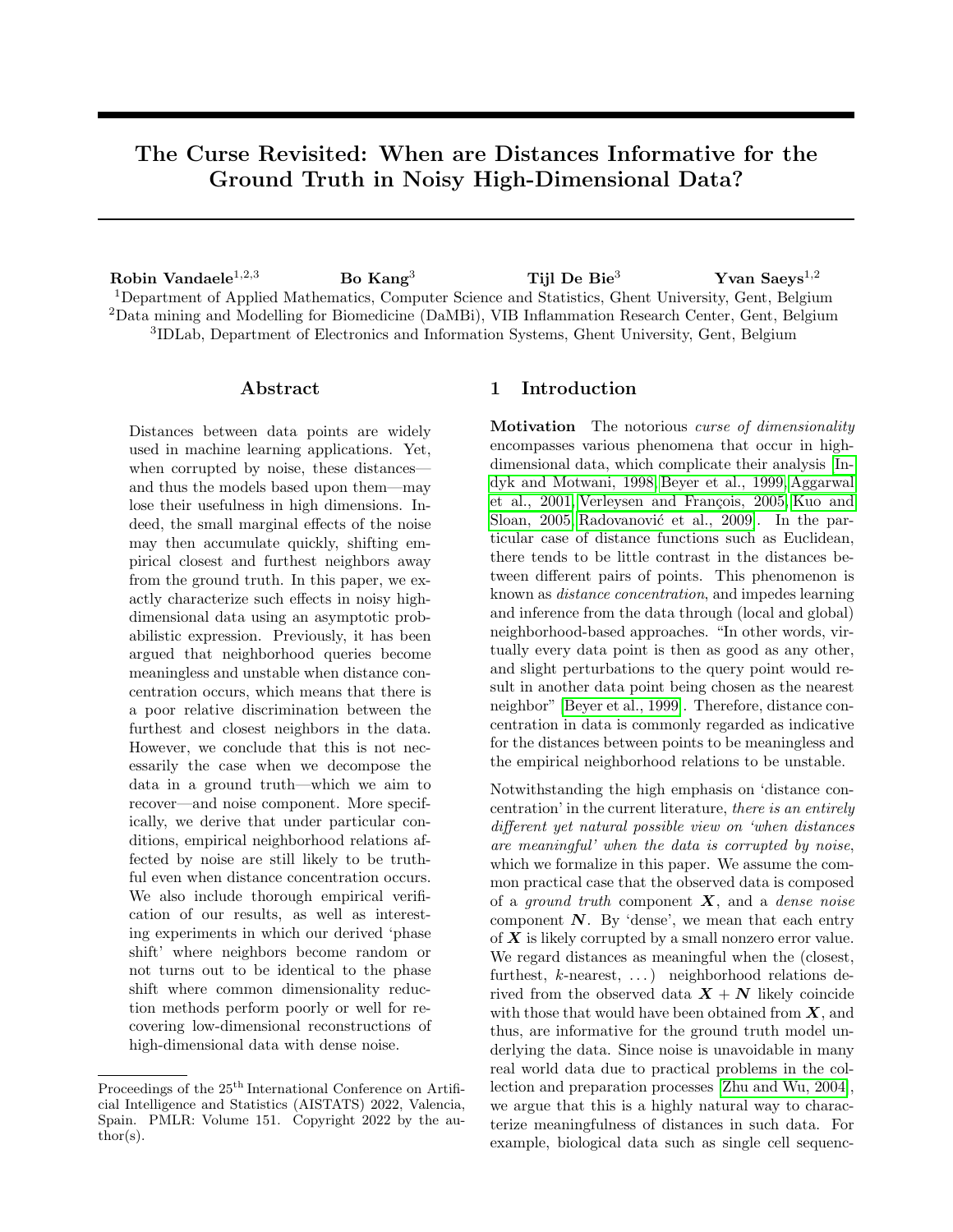we will not claim one such generally applicable result in the current paper. Nevertheless, the consensus remains that to overcome the impact of the extra noise, adding dimensions should be accompanied with adding sufficient information to discriminate between important neighbors according to the ground truth.

## <span id="page-5-1"></span>3 Experimental Results

In this section we conduct experiments that aim to improve one's understanding and intuition about working with distances in noisy high-dimensional data. First, Section [3.1](#page-5-0) will be devoted to empirical validation of our theoretical results. Section [3.2](#page-6-0) will be devoted to linking the performance of common dimensionality reduction methods as well as spectral clustering to randomness of neighborhood relations. While our empirical observations in Section [3.2](#page-6-0) cannot be immediately derived from our theoretical results in their current stage, they point out direct and interesting connections between the performance of machine learning algorithms and the signal-to-noise ratio as formalized in this paper, which encourage further research into this subject. Code for this project is available on [https:](https://github.com/robinvndaele/NoisyDistances) [//github.com/robinvndaele/NoisyDistances](https://github.com/robinvndaele/NoisyDistances).

#### <span id="page-5-0"></span>3.1 Validation of the Theoretical Results

Validation of Theorem [2.1](#page-2-1) We constructed three sets of three sequences  $x, y$ , and z containing up to 10 000 dimensions. For each set, we let  $x = y = 0$ . z is used to control ground truth distance growth rates, here measured through the  $l_2$  and  $l_{\infty}$  norm, as follows.

- 1.  $l_2$  bounded,  $l_{\infty}$  bounded:  $z = (1, 0, \ldots, 0)$ .
- 2.  $l_2$  unbounded,  $l_{\infty}$  bounded:  $z = (1, 1, \ldots, 1)$ .
- 3.  $l_2$  unbounded,  $l_{\infty}$  unbounded:  $z_d = d^{\frac{1}{4} 0.01}$ .

Then for each sequence and in each dimension we added uniform noise n  $\sim U[-0.75, 0.75]$ , for which  $\sigma^2 = \frac{0.75^2}{3}$  and  $\mu'_4 = \frac{0.75^4}{5}$ . The setup for this experiment is illustrated by Figure [2.](#page-5-2) Since n is bounded in each dimension, Theorem [2.1](#page-2-1) should be applicable to all three cases (see also Remark [2.2\)](#page-3-3). More precisely, for sufficiently large d we should find that  $y(d) := \frac{z(d) - \mu(z(d))}{z(z(d))} \overset{\text{approx.}}{\sim} N(0, 1), \text{ where } z(d) \text{ is as }$  $\overline{\sigma(z(d))}$ defined in [\(3\)](#page-3-4), and  $\mu(z(d))$  is the negative nominator and  $\sigma(z(d))$  the denominator of  $\zeta^{(d)}(\mu'_4, \sigma, \mathbf{x}, \mathbf{y}, \mathbf{z})$  in [\(2\)](#page-2-4). We verified this through 5000 samples of  $v(d)$ for each of the three ground truth growth rates and various dimension d chosen from a log-scale (replicating the noise outcomes). We used the Shapiro–Wilk test to assess normality. The results are shown in Figure [3,](#page-5-2) confirming that Theorem [2.1](#page-2-1) is indeed applicable to all of the considered growth rates. Since the Shapiro–Wilk test is developed to asses normality, but

<span id="page-5-2"></span>

Figure 2: The experiment setup visualized in 2D. We have three points  $x = y$  and z, where z controls the true discrimination growth rate. Theorem [2.1](#page-2-1) quantifies how likely  $x$  will remain closer to  $y$  than to  $z$  when corrupted by noise in high dimensions, here illustrated by the displacements in red, for various growth rates.



Figure 3: Shapiro–Wilk test statistics to assess normality of  $y(d)$  for the various growth rates determined by  $z$ , according to the data dimension  $d$ . The convergence of the curves to 1 agrees that Theorem [2.1](#page-2-1) is applicable to all of the growth rates, and thus allows us to quantify the randomness of neighborhood relations between  $x, y$ , and z caused by noise.



Figure 4: Density plot and Q-Q plot of y(10 000) (empirical) compared to the standard normal distribution.

not standard normality, Figure [4](#page-5-2) shows normality plots of  $y(10000)$  for the second set of sequences, confirming the correctness of our calculations.

Validation of Corollary [2.3](#page-3-0) We will use Example [2.5](#page-4-0) to analyze for which growth rates of the true discrimination between neighbors (the signal), empirical neighbors become random or not. For this, we considered various sets of three sequences  $x, y$ , and  $z$ , where  $x = y = 0$ , and  $z = z(\alpha)$  controls the growth rate as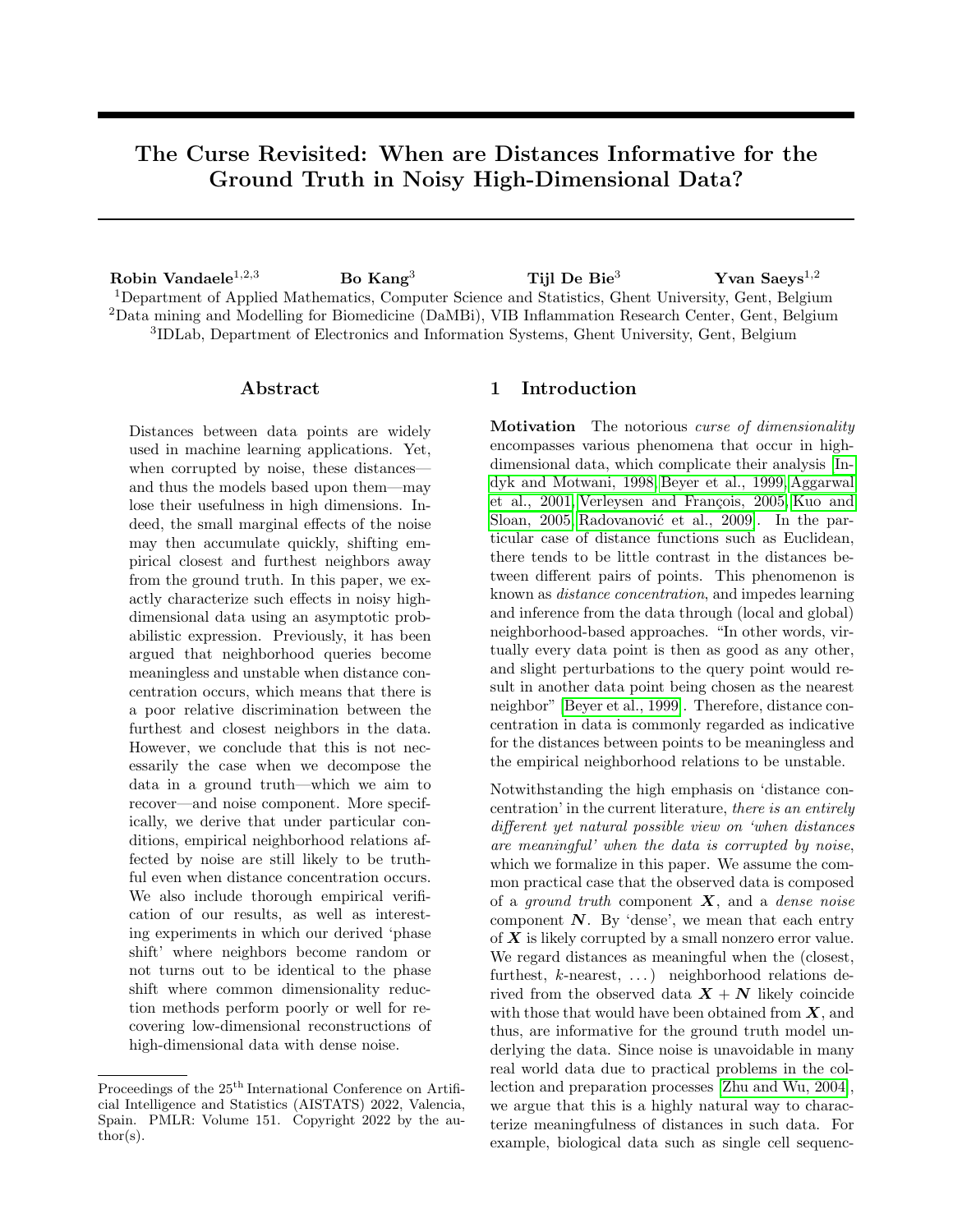determined by  $\alpha$  in Example [2.5.](#page-4-0) We sampled noise using a uniform distribution n  $\sim U[-1.25, 1.25]$ . A higher magnitude of noise is chosen here to better illustrate that  $0 < \Phi_4 \coloneqq \Phi\left(\sqrt{\frac{2}{\mu'_4 + 3\sigma^4}}\right)$  $\Big)$  < 1 (for  $\alpha \neq 4$ the magnitude will not matter in the limit). The setup of this experiment is again visualized by Figure [2.](#page-5-2) We used 5000 noise replicates to approximate a variety of expected values and probabilities for different growth rates determined by  $\alpha \in \{2, 3, 4, 5, 6, \infty\}$ . These are illustrated on Figure [5,](#page-6-1) and defined as follows.

- 1. The expected distance between two noise vectors, compared to the ground truth diameter growth rates, i.e., of  $||z||$  (Figure [5,](#page-6-1) Left).
- 2. The expected relative contrast (Figure [5,](#page-6-1) Middle) [\[Aggarwal et al., 2001\]](#page-9-2):

$$
\frac{\max_{p,q \in \{x,y,z\}} \|p + \mathbf{n}_p - q - \mathbf{n}_q\|}{\min_{p,q \in \{x,y,z\}} \|p + \mathbf{n}_p - q - \mathbf{n}_q\|} - 1.
$$

A relative contrast near 0 indicates distance concentration (discussed in Section [1\)](#page-0-0).

3. The probability (Figure [5,](#page-6-1) Right)

$$
P\left(\left\|\boldsymbol{x}+\mathbf{n}_{\boldsymbol{x}}-\boldsymbol{y}-\mathbf{n}_{\boldsymbol{y}}\right\|\leq\left\|\boldsymbol{x}+\mathbf{n}_{\boldsymbol{x}}-\boldsymbol{z}-\mathbf{n}_{\boldsymbol{z}}\right\|\right).
$$

First, we observe that the distances between the noise vectors is expected to become indefinitely larger than the distances between the ground truth points for  $\alpha < \infty$  (Figure [5,](#page-6-1) Left). Hence, we would intuitively expect the distances between the noise vectors to play a dominant role in the observed empirical distances

<span id="page-6-1"></span>

Figure 5: (Left) The expected growth rate of the distance between two noise vectors compared to the ground truth model diameter growth rates determined by  $\alpha$ . (Middle) The expected relative contrast converges to 0 for all considered values  $\alpha < \infty$ , meaning that the two closest points are expected to be relatively as distant to each other as the two furthest points. (Right) The limiting behavior of  $P(||x + n_x - y - n_y|| \le ||x + n_x - z - n_z||)$ . Under noise in high dimensions, neighbors will be inferred effectively for  $\alpha > 4$ , i.e., empirical neighbors will likely be true, whereas for  $\alpha < 4$ , they become meaningless.

for the corresponding growth rates. Second, we observe that also for all considered growth rates determined by  $\alpha < \infty$ , the expected relative contrast converges to 0 (Figure [5,](#page-6-1) Middle). This means that in sufficiently high dimensions, the two closest points are expected to be relatively as distant to each other as the two furthest points. If one would interpret this as neighborhood queries to become meaningless and unstable—as argued by [\[Beyer et al., 1999,](#page-9-1) [Aggarwal](#page-9-2) [et al., 2001\]](#page-9-2)—according to our view discussed in Section [1,](#page-0-0) this should result in a lot of randomness in the chosen closest neighbor of the noisy observation representing  $x$  in the high-dimensional space for all considered  $\alpha \in \{2, \ldots, 6\}$ . However, as discussed in Example [2.5,](#page-4-0) this will not be the case whenever  $\alpha > 4$ , as x will very likely correctly choose  $y$  as its neighbor even when this choice is affected by noise in high dimensions. This is confirmed by the empirical probabilities (Figure [5,](#page-6-1) Right), which furthermore agree with all limits obtained in Example [2.5](#page-4-0) from Corollary [2.3.](#page-3-0)

#### <span id="page-6-0"></span>3.2 Learning with Random Neighbors

Dimensionality Reduction As also discussed in Section [1,](#page-0-0) dimensionality reductions are commonly applied for preprocessing high-dimensional data that is corrupted by noise. The obtained distances in the lower-dimensional space are then assumed to be more informative for inference and machine learning (Figure [1\)](#page-1-0). This raises the question whether dimensionality reductions can naturally accommodate the effect of noise on high-dimensional neighboring relations.

To investigate this, consider a ground truth data set  $X$ of n evenly spaced points on the line segment  $\mathcal L$  from the origin to  $\mathbf{z}^{(d)}$  in  $\mathbb{R}^d$ , where  $\mathbf{z} = \mathbf{z}(\alpha)$  is as defined in Example [2.5](#page-4-0) by fixing some  $\alpha \in \mathbb{R}_{\geq 2} \cup \{\infty\}$  (Figure [6,](#page-7-0) Left). Since these points are evenly spaced on  $\mathcal{L},$ the growth rate of all squared distances (and the differences between them) will be identical to the growth rate of  $||z^{(d)}||^2$ , up to some constant factor depending on the fixed ground truth ordering of the considered points. Thus, from Corollary [2.3](#page-3-0) we find that under the effect of noise in high dimensions, all empirical neighbors will become random for  $\alpha < 4$ , and all empirical neighbors will likely remain truthful for  $\alpha > 4$ .

For a 1D-dimensionality reduction method  $f$ , we can now study how well  $f$  is able to recover neighboring relations of  $X$  from  $X + N$ , with N a random noise matrix. For this, we look at the correlation between the ordering of points on X and on  $f(X+N)$  (Figure [6\)](#page-7-0). Furthermore, we investigate this for six different dimensionality reduction methods that are commonly used for noise or feature size reduction prior to visualization, (topological) inference, or clustering: [PCA](#page-10-4) [\[Wold et al., 1987,](#page-10-7) [Van der Maaten and Hin-](#page-10-4)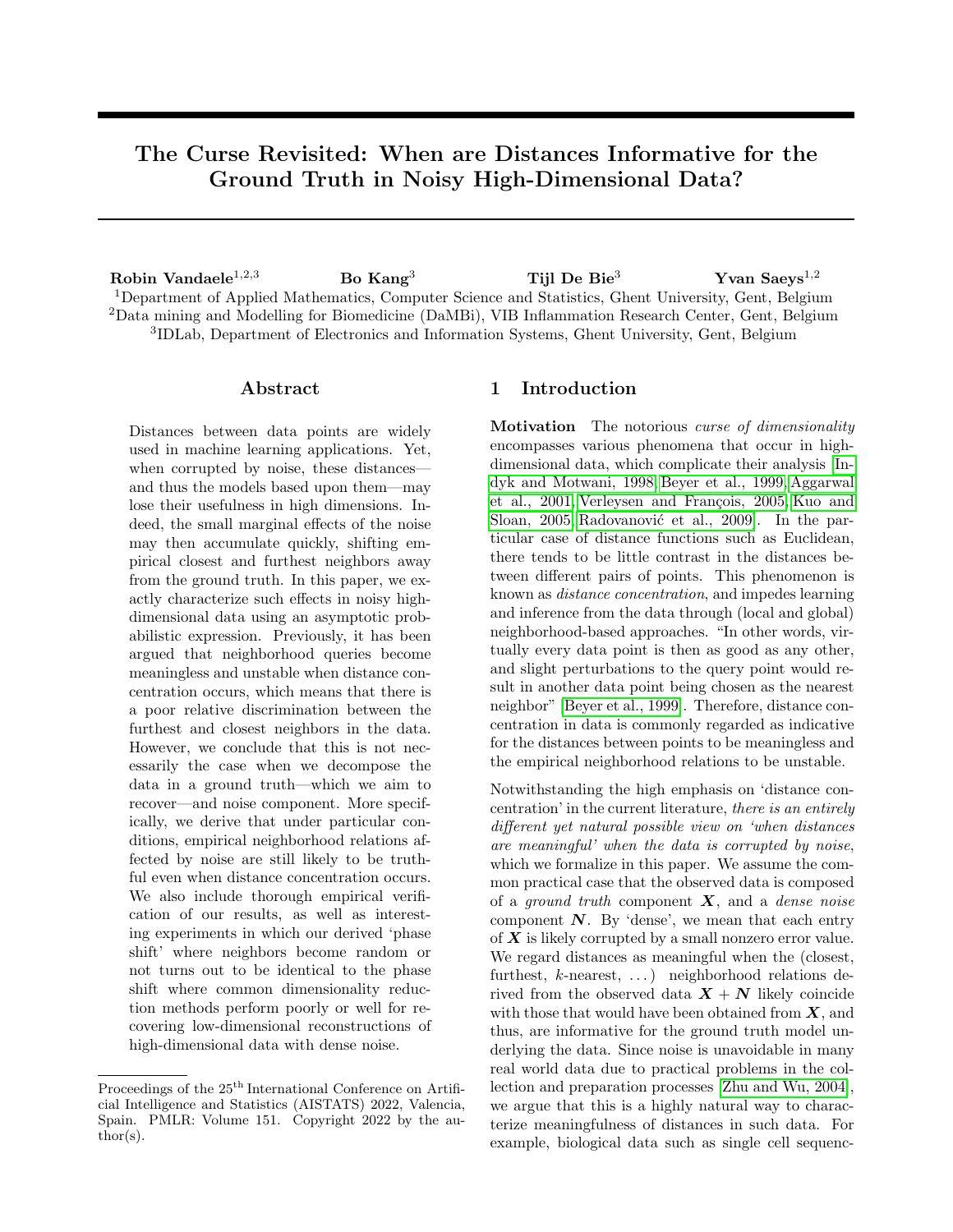[ton, 2008,](#page-10-4) [Street et al., 2018,](#page-10-8) [Cannoodt et al., 2016\]](#page-9-16), UMAP [\[McInnes et al., 2018\]](#page-9-17), diffusion maps [\[Coif](#page-9-18)[man and Lafon, 2006,](#page-9-18) [Vandaele et al., 2020,](#page-10-6) [Cannoodt](#page-9-16) [et al., 2016\]](#page-9-16), robust PCA [Candès et al., 2011] (a variant of PCA that assumes the data is composed in a low-rank component  $X$  and a *sparse* noise component  $N$ ), a basic autoencoder [\[Kramer, 1991,](#page-9-20) [Vin](#page-10-9)[cent et al., 2010\]](#page-10-9) with 5 hidden layers and tanh activation, and Isomap [\[Tenenbaum et al., 2000\]](#page-10-10). We evaluated their performances for  $n = 25$  points, up to  $d = 10000$  dimensions, growth rates determined by  $\alpha \in \{2, 3, 4, 5, 6, \infty\}$ , and averaged over 100 noise replicates from n  $\sim U[-1.25, 1.25]$  per dimension. The autoencoder was built in Python. Other models ran under standard settings in R (with 10 neighbors instead of 50 for Isomap). Figure [7](#page-7-0) shows the results.

We consistently observe that the performances increase by dimension for  $\alpha > 4$ , and decrease for  $\alpha < 4$ . Following the previous results (Figure [5,](#page-6-1) Right), this provides empirical evidence that the performance of these common dimensionality reduction methods is directly affected by whether noise causes randomness in

<span id="page-7-0"></span>

Figure 6: (Left)  $n = 25$  ground truth points, which make up  $X$ , are evenly spaced on a linear model  $\mathcal{L} \subseteq \mathbb{R}^d$ . (Middle) Rather than observing  $\boldsymbol{X}$ , we observe  $X + N$  for a random noise matrix N. (Right) A 1-dimensional PCA dimensionality reduction aims to retrieve the true ordering of the points on  $\mathcal{L}$ .



Figure 7: The performance of six common dimensionality reduction methods for recovering the ground truth ordering of the points on  $\mathcal L$  under the effect of noise, by dimension and signal growth rate.

high-dimensional neighborhood relations or not. This thus suggests that these methods themselves may be susceptible to the noise they aim to reduce. These observations are only contradicted by the autoencoder, which showed convergence issues for larger dimensions.

Finally, the case  $\alpha = 4$  deserves special interest. Since in a practical setting additional distributional conditions of  $X$  will likely result in some non-extreme degree of randomness in the empirical neighborhood relations, we observe that this may be reflected in the performance of dimensionality reductions as well.

Spectral Clustering Spectral clustering uses the spectrum of a similarity matrix from the data to perform a dimensionality reduction, prior to clustering the data in fewer dimensions [\[Filippone et al., 2008\]](#page-9-21). Naturally, when the dimensionality reduction is affected by noise, so will the consecutive clustering performance.

To illustrate this, we constructed ground truth clusters by randomly sampling 25 data points from each of two 10 000-dimensional hyperballs  $S_0 \coloneqq B\left(\mathbf{0}, \frac{\|\mathbf{c}(\alpha)\|}{5}\right)$  $rac{\alpha}{5}$  and  $\mathcal{S}_c \coloneqq B\left(\boldsymbol{c}(\alpha), \frac{\|\boldsymbol{c}(\alpha)\|}{5}\right)$  $\frac{\alpha}{5}$ ), where  $c(\alpha)$  is defined by  $c_d(\alpha) = \begin{cases} \frac{5}{\alpha} & \text{if } d \leq 2; \\ \frac{1}{\alpha} & \text{if } d > 2. \end{cases}$  $\frac{1}{\sqrt[n]{d}}$  if  $d > 2$ .

Hence,  $\Vert c^d(\alpha) \Vert$  grows exactly as  $\Vert z^d(\alpha) \Vert$  in Example [2.5.](#page-4-0) The reason that we scale the first two coordinates is to provide more interpretable visualizations in Figure [8.](#page-7-1) Finally, we added noise sampled from the standard normal distribution  $\mathcal{N}(0,1)$  to each dimension. We now ask the question how well spectral clustering is able to recover the ground truth clusters from the high-dimensional data, as shown in Figure [8.](#page-7-1)

<span id="page-7-1"></span>

Figure 8: The results of spectral clustering for various input dimensionalities and values  $\alpha$  that control the separation of two ground truth clusters in high dimensions, with and without Gaussian noise. Each plot is the restriction of the data to its first two coordinates.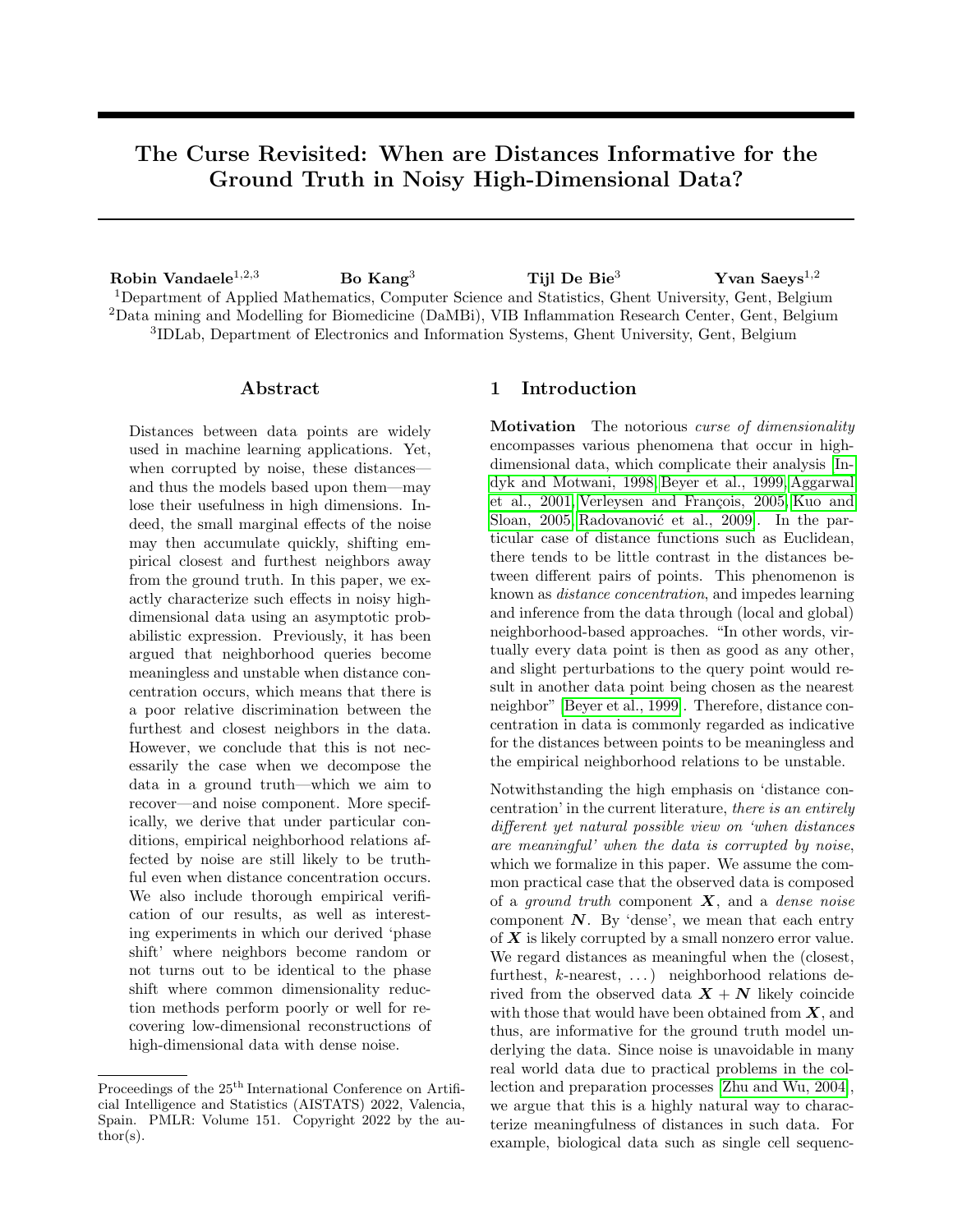Due to the triangle inequality, any two points in the same ground truth cluster will be closer to each other than to any point in a different cluster, according to the ground truth distances. As a consequence, without noise, spectral clustering (we use the standard settings from the R library Spectrum with a maximum of two clusters) recovers the clusters perfectly from the highdimensional data (Figure [8,](#page-7-1) left column). Furthermore, also from the triangle inequality and our results in Section [2.1,](#page-2-2) it can be shown that when corrupted by noise, points will likely remain closer to points in the same ground truth cluster for  $\alpha > 4$ , whereas for  $\alpha$  < 4, points will be nearly equally likely closer to points in other ground truth clusters than their own.

From Figure [8,](#page-7-1) we see that this directly affects the performance of spectral clustering. For  $\alpha = 5$ , the clusters are perfectly identified, whereas for  $\alpha = 3$ , the inferred clusters become increasingly meaningless when the dimensionality of the data from which they are derived grows. Again,  $\alpha = 4$  corresponds to a boundary case. Here, the true clusters are identified well, although not perfectly, from the noisy high-dimensional data.

Role of Data Size As common in machine learning applications, we observed that having more data can resolve much of the issues caused by noise. Figure [9](#page-8-1) illustrates this for our experiment summarized by Figures [6](#page-7-0) & [7,](#page-7-0) where we now fixed  $\alpha = 3$ , but varied the data size  $n \in \{25, 50, 100\}$ . As discussed above, neighboring relations in the high-dimensional data will eventually become random for  $\alpha = 3$ . For all dimensionality reduction methods, we observe that their performance consistently drops for sufficiently high dimensions (Figure [9\)](#page-8-1). However, for PCA, robust PCA, and diffusion maps, we observe that for larger data sizes, higher performances are reached first, and

<span id="page-8-1"></span>

Figure 9: The performance of six common dimensionality reduction methods for recovering the ground truth ordering of the points on  $\mathcal L$  under the effect of noise, by dimension and data size, for  $\alpha = 3$ .

the dimension after which they struggle to recover the model gets delayed. For the autoencoder and Isomap, the role of the data size is inconclusive. Interestingly, the performance with UMAP is consistently worse for larger data sizes (with the current settings). These results can vary for the value of  $\alpha$  however. For example, in case of the autoencoder model which consistently showed an optimal dimension after which the performance decreases even for  $\alpha > 4$  (Figure [7\)](#page-7-0), we observed that larger data sizes may accommodate the noise (see Supplementary Figure [10](#page-11-1) in Appendix [A\)](#page-11-2).

#### <span id="page-8-0"></span>4 Discussion and Conclusion

Noise can be, but does not have to be, fatal when learning from high-dimensional data based on distances. Although this is not a surprising fact, we provided a first and exact mathematical characterization when such distances become (un)informative under noise. Furthermore, we found that our concept of meaningfulness of distances, i.e., when they are informative for the ground truth, is fundamentally different from distance concentration, and suggests direct connections to the ability of dimensionality reductions to recover the data model. Although we focused on small artificial data sets to validate the results in this (mainly theoretical) paper, they are interesting nevertheless, and encourage further foundational and practical research into learning from noisy high-dimensional data.

Unfortunately, the conditions for distances to be meaningful will be difficult to assess in practice. For example, one can easily derive from our results that when many features are irrelevant to the model, neighborhood relations will become uninformative in the presence of noise. In practice however, we may be unsure whether any features are irrelevant at all. How algorithms may actually benefit from the results presented in this paper, is open to further research. Nevertheless, there is an abundance of high-dimensional data where we cannot effectively recover the structure due to noise, leading to poor subsequent model inference, such as in biological single-cell data analysis. We argue that better understanding the behavior of distances in noisy high-dimensional data—for which we provided, illustrated, and validated theoretical results in this paper—is imperative for one to be able to design better computational methods for their analysis.

#### Acknowledgments

This research was funded by the ERC under the EU's 7th Framework and H2020 Programmes (ERC Grant Agreement no. 615517 and 963924), the Flemish Government (AI Research Program), and the FWO (project no. G091017N, G0F9816N, 3G042220).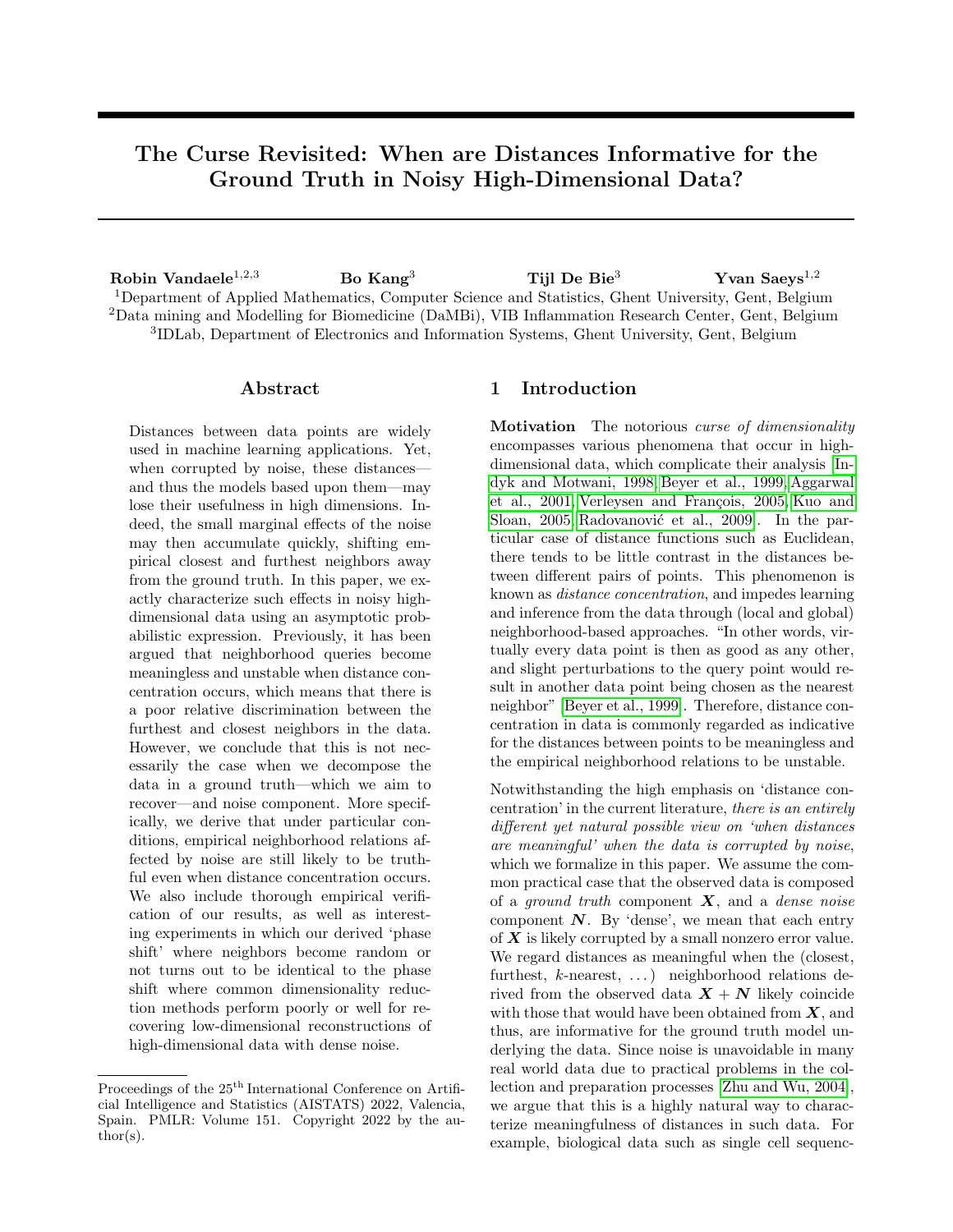#### References

- <span id="page-9-2"></span>[Aggarwal et al., 2001] Aggarwal, C. C., Hinneburg, A., and Keim, D. A. (2001). On the surprising behavior of distance metrics in high dimensional space. In Van den Bussche, J. and Vianu, V., editors, Database Theory — ICDT 2001, pages 420– 434, Berlin, Heidelberg. Springer Berlin Heidelberg.
- <span id="page-9-14"></span>[Angiulli, 2017] Angiulli, F. (2017). On the behavior of intrinsically high-dimensional spaces: Distances, direct and reverse nearest neighbors, and hubness. J. Mach. Learn. Res., 18(1):6209–6268.
- <span id="page-9-1"></span>[Beyer et al., 1999] Beyer, K., Goldstein, J., Ramakrishnan, R., and Shaft, U. (1999). When is "nearest neighbor" meaningful? In International conference on database theory, pages 217–235. Springer.
- <span id="page-9-6"></span>[Buades et al., 2005] Buades, A., Coll, B., and Morel, J.-M. (2005). A non-local algorithm for image denoising. In 2005 IEEE Computer Society Conference on Computer Vision and Pattern Recognition  $(CVPR'05)$ , volume 2, pages 60–65. IEEE.
- <span id="page-9-19"></span>[Candès et al., 2011] Candès, E. J., Li, X., Ma, Y., and Wright, J. (2011). Robust principal component analysis? Journal of the ACM (JACM), 58(3):1-37.
- <span id="page-9-16"></span>[Cannoodt et al., 2016] Cannoodt, R., Saelens, W., and Saeys, Y. (2016). Computational methods for trajectory inference from single-cell transcriptomics. European journal of immunology, 46(11):2496–2506.
- <span id="page-9-10"></span>[Cannoodt et al., 2018] Cannoodt, R., Saelens, W., Todorov, H., and Saeys, Y. (2018). Single-cell -omics datasets containing a trajectory.
- <span id="page-9-18"></span>[Coifman and Lafon, 2006] Coifman, R. R. and Lafon, S. (2006). Diffusion maps. Applied and computational harmonic analysis, 21(1):5–30.
- <span id="page-9-11"></span>[Durrant and Kab´an, 2009] Durrant, R. J. and Kabán, A. (2009). When is 'nearest neighbour'meaningful: A converse theorem and implications. Journal of Complexity, 25(4):385–397.
- <span id="page-9-7"></span>[Ertöz et al., 2003] Ertöz, L., Steinbach, M., and Kumar, V. (2003). Finding clusters of different sizes, shapes, and densities in noisy, high dimensional data. In Proceedings of the 2003 SIAM international conference on data mining, pages 47–58. SIAM.
- <span id="page-9-21"></span>[Filippone et al., 2008] Filippone, M., Camastra, F., Masulli, F., and Rovetta, S. (2008). A survey of kernel and spectral methods for clustering. Pattern recognition, 41(1):176–190.
- <span id="page-9-8"></span>[Friedman et al., 2015] Friedman, A., Keselman, M. D., Gibb, L. G., and Graybiel, A. M. (2015). A multistage mathematical approach to automated clustering of high-dimensional noisy data. Proceedings of the National Academy of Sciences, 112(14):4477–4482.
- <span id="page-9-13"></span>[Giannella, 2021] Giannella, C. R. (2021). Instability results for euclidean distance, nearest neighbor search on high dimensional gaussian data. Information Processing Letters, 169:106115.
- <span id="page-9-0"></span>[Indyk and Motwani, 1998] Indyk, P. and Motwani, R. (1998). Approximate nearest neighbors: towards removing the curse of dimensionality. In Proceedings of the thirtieth annual ACM symposium on Theory of computing, pages 604–613.
- <span id="page-9-12"></span>[Kabán, 2012] Kabán, A. (2012). Non-parametric detection of meaningless distances in high dimensional data. Statistics and Computing, 22(2):375–385.
- <span id="page-9-20"></span>[Kramer, 1991] Kramer, M. A. (1991). Nonlinear principal component analysis using autoassociative neural networks. AIChE journal, 37(2):233–243.
- <span id="page-9-3"></span>[Kuo and Sloan, 2005] Kuo, F. Y. and Sloan, I. H. (2005). Lifting the curse of dimensionality. Notices of the AMS, 52(11):1320–1328.
- <span id="page-9-5"></span>[Libralon et al., 2009] Libralon, G. L., de Leon Ferreira, A. C. P., Lorena, A. C., et al. (2009). Preprocessing for noise detection in gene expression classification data. Journal of the Brazilian Computer Society, 15(1):3–11.
- <span id="page-9-15"></span>[Lindeberg, 1922] Lindeberg, J. W. (1922). Eine neue herleitung des exponentialgesetzes in der wahrscheinlichkeitsrechnung. Mathematische Zeitschrift, 15(1):211–225.
- <span id="page-9-9"></span>[Liu and Han, 2004] Liu, J. and Han, J. (2004). Spectral clustering. Advances in neural information processing systems, 17:1601–1608.
- <span id="page-9-17"></span>[McInnes et al., 2018] McInnes, L., Healy, J., and Melville, J. (2018). Umap: Uniform manifold approximation and projection for dimension reduction. arXiv preprint arXiv:1802.03426.
- <span id="page-9-22"></span>[Parzen, 1960] Parzen, E. (1960). Modern probability theory and its applications, volume 10. Wiley.
- <span id="page-9-4"></span>[Radovanović et al., 2009] Radovanović, M., Nanopoulos, A., and Ivanović, M. (2009). Nearest neighbors in high-dimensional data: The emergence and influence of hubs. In Proceedings of the 26th Annual International Conference on Machine Learning, ICML '09, pages 865–872, New York, NY, USA. ACM.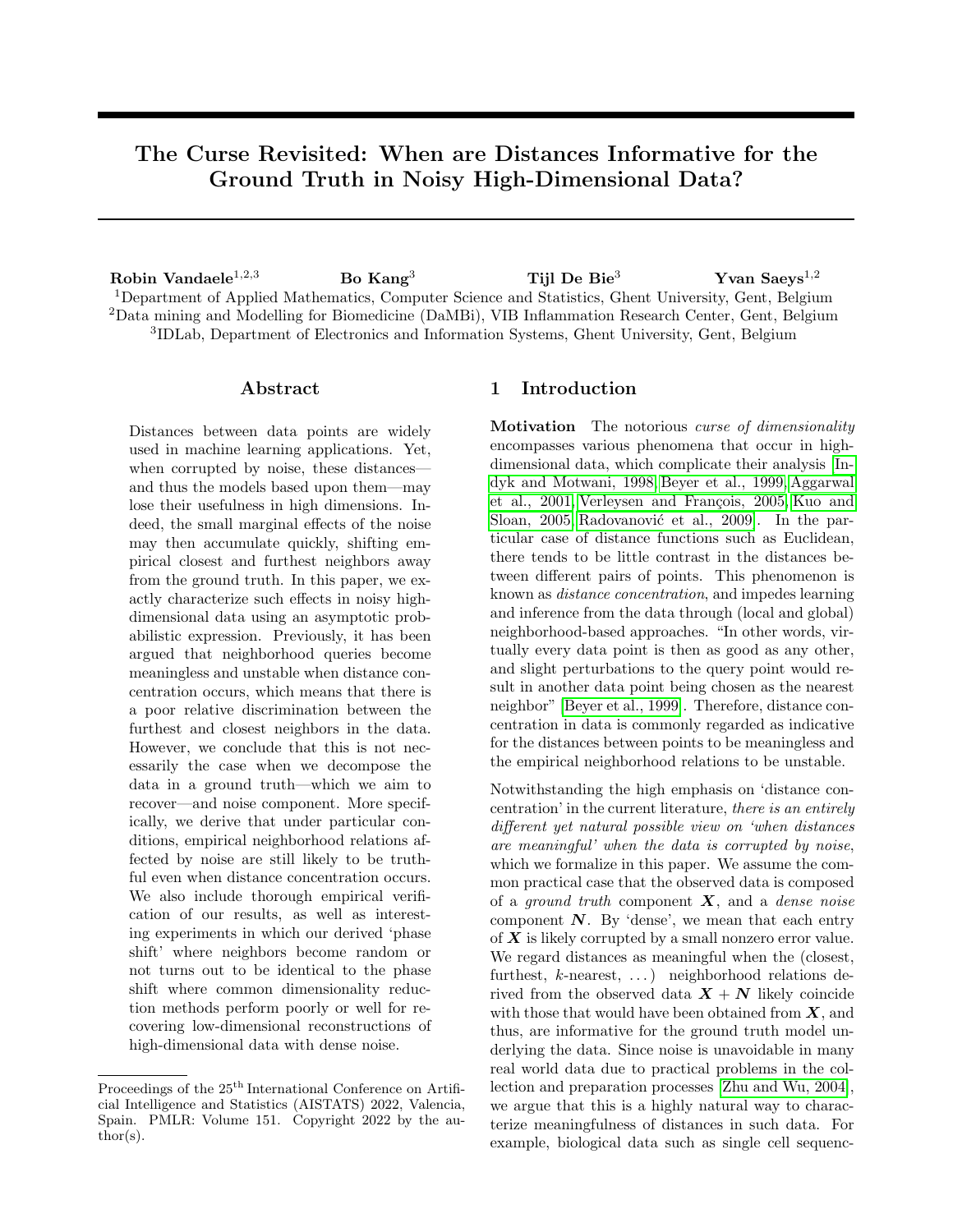- <span id="page-10-5"></span>[Saelens et al., 2019] Saelens, W., Cannoodt, R., Todorov, H., and Saeys, Y. (2019). A comparison of single-cell trajectory inference methods. Nature Biotechnology, 37:1.
- <span id="page-10-8"></span>[Street et al., 2018] Street, K., Risso, D., Fletcher, R., Das, D., Ngai, J., Yosef, N., Purdom, E., and Dudoit, S. (2018). Slingshot: Cell lineage and pseudotime inference for single-cell transcriptomics. BMC Genomics, 19.
- <span id="page-10-10"></span>[Tenenbaum et al., 2000] Tenenbaum, J. B., De Silva, V., and Langford, J. C. (2000). A global geometric framework for nonlinear dimensionality reduction. science, 290(5500):2319–2323.
- <span id="page-10-4"></span>[Van der Maaten and Hinton, 2008] Van der Maaten, L. and Hinton, G. (2008). Visualizing data using t-sne. Journal of machine learning research, 9(11).
- <span id="page-10-3"></span>[Vandaele et al., 2021] Vandaele, R., Rieck, B., Saeys, Y., and De Bie, T. (2021). Stable topological signatures for metric trees through graph approximations. Pattern Recognition Letters.
- <span id="page-10-6"></span>[Vandaele et al., 2020] Vandaele, R., Saeys, Y., and Bie, T. D. (2020). Mining topological structure in graphs through forest representations. Journal of Machine Learning Research, 21(215):1–68.
- <span id="page-10-0"></span>[Verleysen and François, 2005] Verleysen, M. and François, D. (2005). The curse of dimensionality in data mining and time series prediction. In International work-conference on artificial neural networks, pages 758–770. Springer.
- <span id="page-10-9"></span>[Vincent et al., 2010] Vincent, P., Larochelle, H., Lajoie, I., Bengio, Y., Manzagol, P.-A., and Bottou, L. (2010). Stacked denoising autoencoders: Learning useful representations in a deep network with a local denoising criterion. Journal of machine learning research, 11(12).
- <span id="page-10-7"></span>[Wold et al., 1987] Wold, S., Esbensen, K., and Geladi, P. (1987). Principal component analysis. Chemometrics and intelligent laboratory systems,  $2(1-3):37-52.$
- <span id="page-10-2"></span>[Zhang et al., 2021] Zhang, R., Atwal, G. S., and Lim, W. K. (2021). Noise regularization removes correlation artifacts in single-cell rna-seq data preprocessing. Patterns, 2(3):100211.
- <span id="page-10-1"></span>[Zhu and Wu, 2004] Zhu, X. and Wu, X. (2004). Class noise vs. attribute noise: A quantitative study. Artificial intelligence review, 22(3):177–210.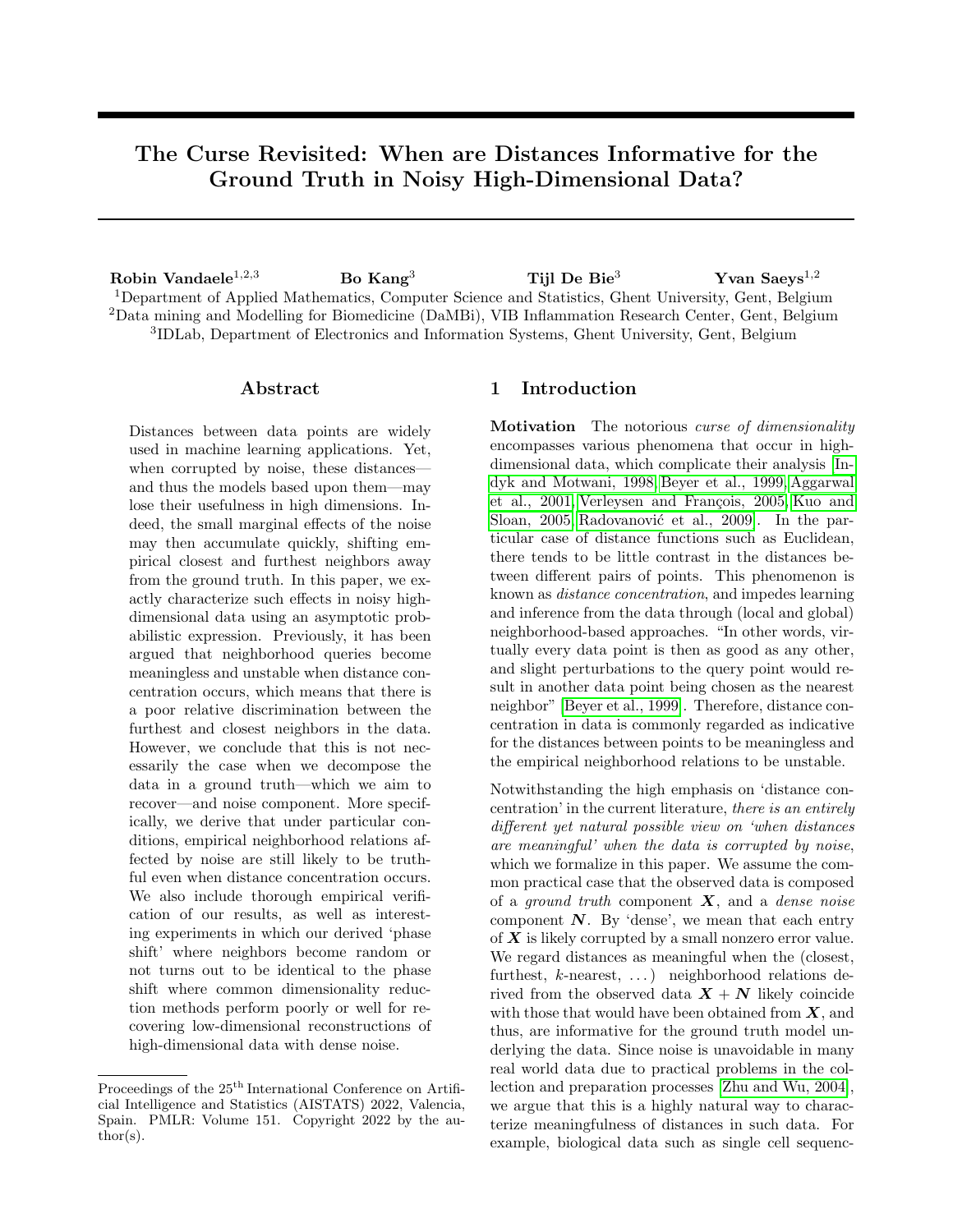# Supplementary Material: The Curse Revisited: When are Distances Informative for the Ground Truth in Noisy High-Dimensional Data?

# <span id="page-11-2"></span>A Supplementary Figures

<span id="page-11-1"></span>

Figure 10: The performance of the autoencoder model for recovering the ground truth ordering of the points on the linear model  $\mathcal L$  presented in the main paper (see also Figures  $6 \& 7$  under the effect of noise, by dimension and data size, for  $\alpha = 5$ . Neighboring relations will become increasingly truthful in the noisy highdimensional data. Nevertheless—for the same hyperparameters and architecture apart from the outer layers (which accommodate the data dimension)—the autoencoder eventually struggles to recover the model from sufficiently large dimensions. However, larger data sizes may provide a temporary solution to this.

### <span id="page-11-0"></span>B Theorems and Proofs

This part of the appendix contains the mathematical proofs of the results presented in the main paper. The following is the proof of our main theorem that leads to all principal results presented in this paper.

*Proof of Theorem [2.1.](#page-2-1)* For  $i \in \mathbb{N}^*$ , denote  $\delta_i(\boldsymbol{x}, \boldsymbol{y}) \coloneqq$  $x_i - y_i$  and  $\delta_i(x, z) \coloneqq x_i - z_i$ . For each  $d \in \mathbb{N}^*$ , we have

$$
\begin{split} &\mathbf{z}(d) \\ &:=\left\|\mathbf{n}_{\mathbf{x}}^{(d)}-\mathbf{n}_{\mathbf{y}}^{(d)}+\mathbf{x}^{(d)}-\mathbf{y}^{(d)}\right\|^2-\left\|\mathbf{n}_{\mathbf{x}}^{(d)}-\mathbf{n}_{\mathbf{z}}^{(d)}+\mathbf{x}^{(d)}-\mathbf{z}^{(d)}\right\|^2 \\ &=\sum_{i=1}^d\underbrace{\left(\underbrace{\mathbf{n}_{x_i}-\mathbf{n}_{y_i}+\delta_i(\mathbf{x},\mathbf{y})}_{=:x_i,y_i}\right)^2-\left(\underbrace{\mathbf{n}_{x_i}-\mathbf{n}_{z_i}+\delta_i(\mathbf{x},\mathbf{z})}_{=:x_i,z_i}\right)^2}_{=:z_i} \end{split}.
$$

We have

$$
\mathsf{E}(\mathbf{r}_{x_i,y_i})=\delta_i(\boldsymbol{x},\boldsymbol{y}),\quad \text{Var}(\mathbf{r}_{x_i,y_i})=2\sigma^2,
$$

so that

$$
\mathsf{E}\left(\mathbf{r}_{x_i,y_i}^2\right) = \text{Var}\left(\mathbf{r}_{x_i,y_i}\right) + \mathsf{E}\left(\mathbf{r}_{x_i,y_i}\right)^2 = 2\sigma^2 + \delta_i^2(\boldsymbol{x}, \boldsymbol{y}),
$$

and thus

$$
\mathsf{E}(\mathbf{z}_i) = \delta_i^2(\mathbf{x}, \mathbf{y}) - \delta_i^2(\mathbf{x}, \mathbf{z}).
$$

Since  $Cov(x, y) = E(xy) - E(x)E(y)$  for random variables x, y, by symmetry and the fact that  $n_{x_i}$  and  $n_{y_i}$ are independent and  $E(n_{x_i}^{2k+1}) = 0$  for  $k \in \mathbb{N}$ , we have

$$
\begin{aligned} \text{Var}\left(\mathbf{r}_{x_i,y_i}^2\right) &= 2\text{Var}\left(\mathbf{n}_{x_i}^2\right) - 8\text{Cov}\left(\mathbf{n}_{x_i}^2, \mathbf{n}_{x_i}\mathbf{n}_{y_i}\right) \\ &+ 4\text{Var}(\mathbf{n}_{x_i}\mathbf{n}_{y_i}) + 8\delta_i^2(x, y)\text{Var}(\mathbf{n}_{x_i}) \\ &= 2\left(\mu_4' - \mathbb{E}\left(\mathbf{n}_{x_i}^2\right)^2\right) + 4\mathbb{E}\left(\mathbf{n}_{x_i}^2\right)^2 \\ &+ 8\sigma^2\delta_i^2(\mathbf{x}, \mathbf{y}) \\ &= 2\mu_4' + 2\sigma^4 + 8\sigma^2\delta_i^2(\mathbf{x}, \mathbf{y}) \end{aligned}
$$

and analogously

$$
Cov (r_{x_i,y_i}^2, r_{x_i,z_i}^2)
$$
  
= Var (n\_{x\_i}^2)  
- 4Cov (n\_{x\_i}^2, n\_{x\_i}n\_{y\_i})  
+ 2(\delta\_i(\boldsymbol{x}, \boldsymbol{y}) + \delta\_i(\boldsymbol{x}, \boldsymbol{z})) Cov (n\_{x\_i}^2, n\_{x\_i})  
+ 4Cov(n\_{x\_i}n\_{y\_i}, n\_{x\_i}n\_{z\_i})  
- 4(\delta\_i(\boldsymbol{x}, \boldsymbol{y}) + \delta\_i(\boldsymbol{x}, \boldsymbol{z})) Cov(n\_{x\_i}n\_{y\_i}, n\_{x\_i})  
+ 4\delta\_i(\boldsymbol{x}, \boldsymbol{y})\delta\_i(\boldsymbol{x}, \boldsymbol{z})Var(n\_{x\_i})  
= \mu'\_4 - E (n\_{x\_i}^2)^2 + 4\sigma^2 \delta\_i(\boldsymbol{x}, \boldsymbol{y})\delta\_i(\boldsymbol{x}, \boldsymbol{z})  
= \mu'\_4 - \sigma^4 + 4\sigma^2 \delta\_i(\boldsymbol{x}, \boldsymbol{y})\delta\_i(\boldsymbol{x}, \boldsymbol{z}).

It thus holds that

$$
\begin{aligned} \text{Var}(z_i) \\ &= \text{Var} \left( \mathbf{r}_{x_i, y_i}^2 \right) + \text{Var} \left( \mathbf{r}_{x_i, z_i}^2 \right) \\ &- 2 \text{Cov} \left( \mathbf{r}_{x_i, y_i}^2, \mathbf{r}_{x_i, z_i}^2 \right) \\ &= 2\mu'_4 + 6\sigma^4 \\ &+ 8\sigma^2 \left( \delta_i^2(\boldsymbol{x}, \boldsymbol{y}) + \delta_i^2(\boldsymbol{x}, \boldsymbol{z}) - \delta_i(\boldsymbol{x}, \boldsymbol{y}) \delta_i(\boldsymbol{x}, \boldsymbol{z}) \right). \end{aligned}
$$

We conclude that

$$
\mu(z(d)) = \sum_{i=1}^{d} E(z_i) = ||\boldsymbol{x}^{(d)} - \boldsymbol{y}^{(d)}||^2 - ||\boldsymbol{x}^{(d)} - \boldsymbol{z}^{(d)}||^2,
$$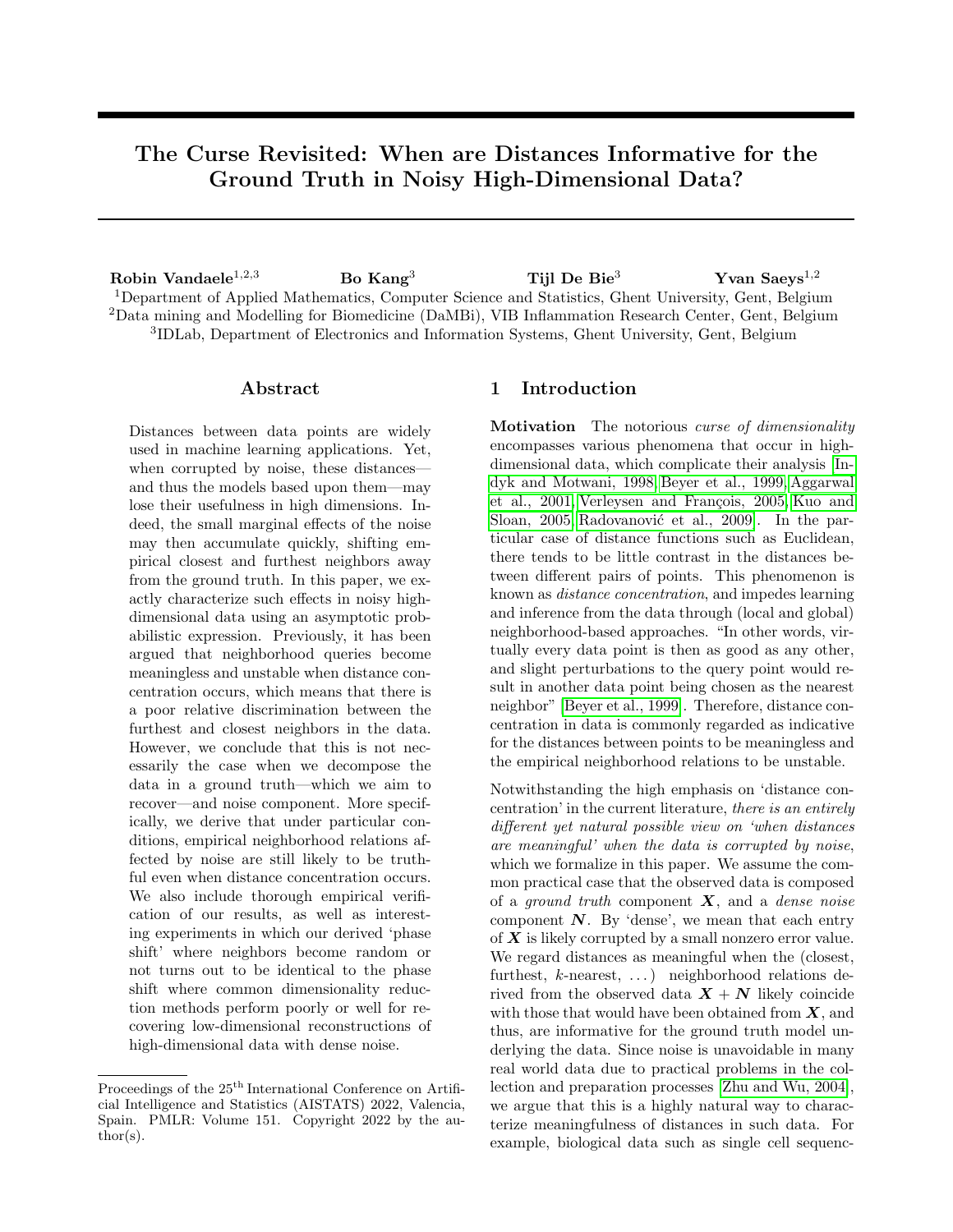and

$$
\sigma^{2}(z(d)) = \sum_{i=1}^{d} \text{Var}(z_{i})
$$
  
=  $2d (\mu'_{4} + 3\sigma^{4})$   
+  $8\sigma^{2} (\Vert x^{(d)} - y^{(d)} \Vert^{2} + \Vert x^{(d)} - z^{(d)} \Vert^{2})$   
-  $\langle x^{(d)} - y^{(d)}, x^{(d)} - z^{(d)} \rangle ).$ 

Also observe that

$$
\|x^{(d)} - y^{(d)}\|^2 + \|x^{(d)} - z^{(d)}\|^2
$$
  

$$
- \langle x^{(d)} - y^{(d)}, x^{(d)} - z^{(d)} \rangle
$$
  

$$
\geq \|x^{(d)} - y^{(d)}\|^2 + \|x^{(d)} - z^{(d)}\|^2
$$
  

$$
- \|x^{(d)} - y^{(d)}\| \|x^{(d)} - z^{(d)}\|
$$
  

$$
= ( \|x^{(d)} - y^{(d)}\| - \|x^{(d)} - z^{(d)}\| )^2
$$
  

$$
+ \|x^{(d)} - y^{(d)}\| \|x^{(d)} - z^{(d)}\|
$$
  

$$
\geq \|x^{(d)} - y^{(d)}\| \|x^{(d)} - z^{(d)}\| ,
$$

which is used for Remark [2.2](#page-3-3) in the main paper. Now for  $\epsilon > 0$ , let

$$
A_{i,\epsilon} \coloneqq \{(\mathbf{n}_{x_i}, \mathbf{n}_{y_i}, \mathbf{n}_{z_i}) : |\mathbf{z}_i - \mathsf{E}(\mathbf{z}_i)| > \epsilon \sigma(\mathbf{z}(d))\},\,
$$

and

$$
C_d(\epsilon) \coloneq \frac{1}{12} \left( \sqrt{\frac{36 \Delta_\infty^2(d) + 24 \epsilon \sigma\left(\mathbf{z}(d)\right)}{\Delta D}} - 6 \Delta_\infty(d) \right).
$$

For any  $\epsilon > 0$  and  $M \geq \sqrt{\frac{6}{\epsilon}}$ , by [\(1\)](#page-2-3), we find that for d sufficiently large

$$
C_d(\epsilon) \ge \frac{\sqrt{24\epsilon} - \frac{6}{M}}{12} \sqrt{\sigma (z(d))}
$$
(6)  

$$
\ge \frac{2\sqrt{6\epsilon} - \sqrt{6\epsilon}}{12} \sqrt{\sigma (z(d))} = \frac{\sqrt{6\epsilon}}{12} \sqrt{\sigma (z(d))},
$$
(7)

so that in particular  $\lim_{d\to\infty}C_d(\epsilon)=+\infty.$  If now

$$
\max\{|\mathbf{n}_{x_i}|, |\mathbf{n}_{y_i}|, |\mathbf{n}_{z_i}|\} \le C_d(\epsilon),
$$

we find that for  $i = 1, \ldots, d$ ,

$$
|z_i - \mathsf{E}(z_i)|
$$
  
\n
$$
\leq |n_{y_i}|^2 + |n_{z_i}|^2 + 2|n_{x_i}||n_{y_i}| + 2|n_{x_i}||n_{z_i}|
$$
  
\n
$$
+ 2(|n_{x_i}| + |n_{y_i}| + |n_{z_i}|)\Delta_{\infty}(d)
$$
  
\n
$$
\leq 6C_d(\epsilon)^2 + 6\Delta_{\infty}(d)C_d(\epsilon)
$$
  
\n
$$
\leq \frac{1}{24} \left(72\Delta_{\infty}^2(d) + 24\epsilon\sigma (z(d)) - 12\Delta_{\infty}(d)\sqrt{D}\right)
$$
  
\n
$$
+ \frac{1}{2} \left(\Delta_{\infty}(d)\sqrt{D} - 6\Delta_{\infty}^2(d)\right)
$$
  
\n
$$
= \epsilon\sigma (z(d)).
$$

This shows that

$$
A_{i,\epsilon} \qquad f(n_{x_i}, n_{y_i}, n_{z_i}) : \max f[n_{x_i}/j, n_{y_i}/j, n_{z_i}/g > C_d(\epsilon)g
$$
  
=:  $\tilde{A}_{i,\epsilon}$ .

Observe that for every  $i, k, l \in \mathbb{N}^*$ , we have

$$
\mathsf{E}\left(\mathbf{n}_{x_i}^{2k+1}\mathbf{n}_{y_i}^l\mathbf{1}_{\widetilde{\mathsf{A}}_{i,\epsilon}}\right)
$$
\n
$$
= \mathsf{E}\left(\mathbf{n}_{x_i}^{2k+1}\right)\mathsf{E}\left(\mathbf{n}_{y_i}^l\right)
$$
\n
$$
- \mathsf{E}\left(\mathbf{n}_{x_i}^{2k+1}\mathbf{1}_{\left(\widetilde{\mathsf{A}}_{i,\epsilon}\right)^c}\right)\mathsf{E}\left(\mathbf{n}_{y_i}^l\mathbf{1}_{\left(\widetilde{\mathsf{A}}_{i,\epsilon}\right)^c}\right)
$$
\n
$$
= 0.
$$

Again, due to symmetry, we thus have

$$
\begin{aligned} &\mathrm{E}\left(\left(\mathrm{r}_{x_i,y_i}^2-\mathrm{r}_{x_i,z_i}^2\right)\mathbf{1}_{\widetilde{\mathsf{A}}_{i,\epsilon}}\right)\\ &=\left(\delta_i^2(\boldsymbol{x},\boldsymbol{y})-\delta_i^2(\boldsymbol{x},\boldsymbol{z})\right)P\left(\widetilde{\mathsf{A}}_{i,\epsilon}\right).\end{aligned}
$$

Furthermore, we have

$$
\mathsf{E}\left(\mathbf{r}_{x_i,y_i}^4\mathbf{1}_{\widetilde{\mathsf{A}}_{i,\epsilon}}\right) = 2\mathsf{E}\left(\mathbf{n}_{x_i}^4\mathbf{1}_{\widetilde{\mathsf{A}}_{i,\epsilon}}\right) + 6\mathsf{E}\left(\mathbf{n}_{x_i}^2\mathbf{n}_{y_i}^2\mathbf{1}_{\widetilde{\mathsf{A}}_{i,\epsilon}}\right) + 12\delta_i^2(\boldsymbol{x},\boldsymbol{y})\mathsf{E}\left(\mathbf{n}_{x_i}^2\mathbf{1}_{\widetilde{\mathsf{A}}_{i,\epsilon}}\right) + \delta_i(\boldsymbol{x},\boldsymbol{y})^4 P\left(\widetilde{\mathsf{A}}_{i,\epsilon}\right),
$$

<span id="page-12-0"></span>and

$$
\mathsf{E}\left((\mathbf{r}_{x_i,y_i}^2\mathbf{r}_{x_i,z_i}^2)\mathbf{1}_{\widetilde{\mathsf{A}}_{i,\epsilon}}\right) \n= \mathsf{E}\left(\mathbf{n}_{x_i}^4\mathbf{1}_{\widetilde{\mathsf{A}}_{i,\epsilon}}\right) + 3\mathsf{E}\left(\mathbf{n}_{x_i}^2\mathbf{n}_{y_i}^2\mathbf{1}_{\widetilde{\mathsf{A}}_{i,\epsilon}}\right) \n+ 2\left(\delta_i(\mathbf{x},\mathbf{y}) + \delta_i(\mathbf{x},\mathbf{z})\right)^2 \mathsf{E}\left(\mathbf{n}_{x_i}^2\mathbf{1}_{\widetilde{\mathsf{A}}_{i,\epsilon}}\right) \n+ \delta_i(\mathbf{x},\mathbf{y})^2\delta_i(\mathbf{x},\mathbf{z})^2 P\left(\widetilde{\mathsf{A}}_{i,\epsilon}\right).
$$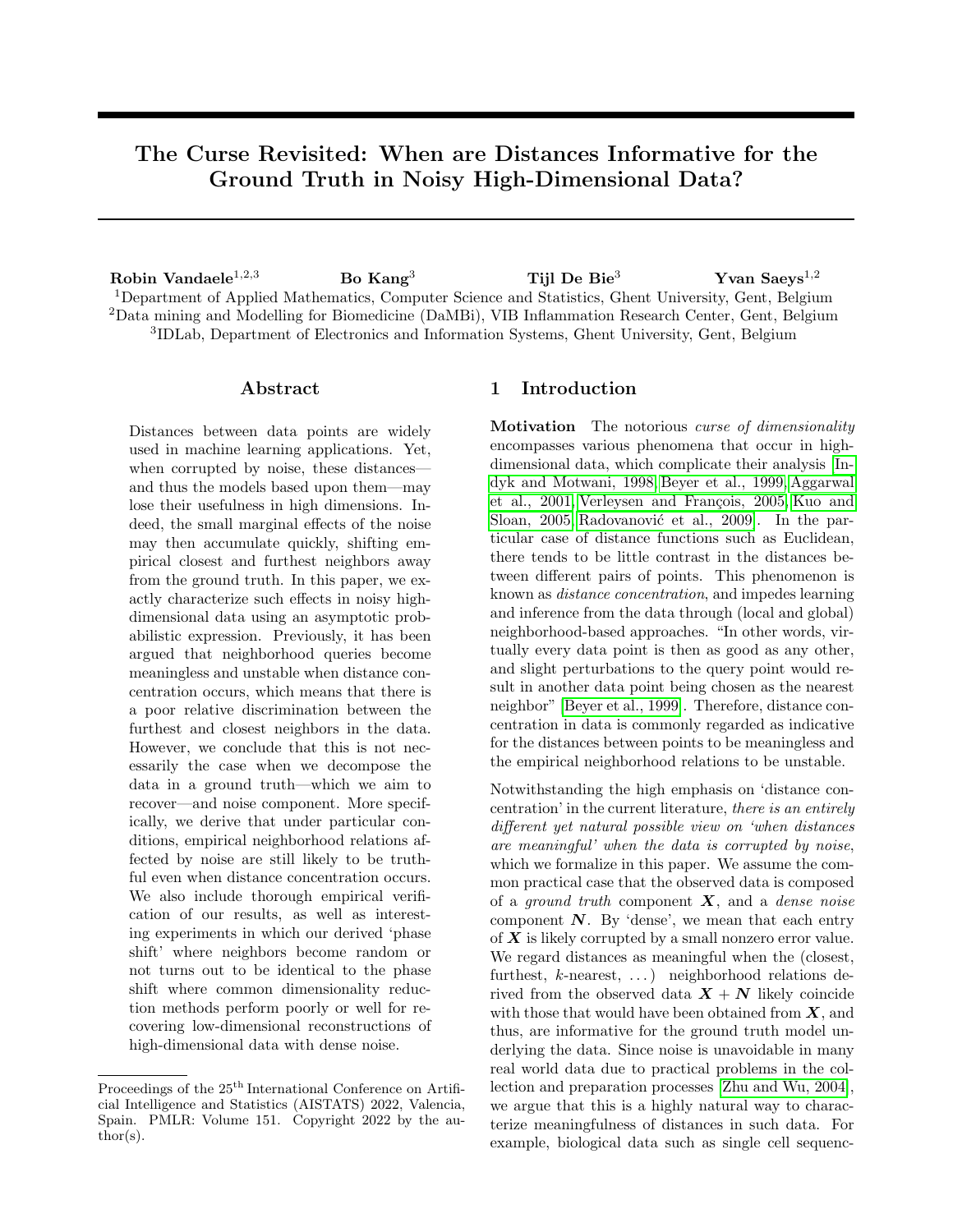Putting things together, we have

$$
\begin{split}\n&\text{E}\left((z_i - \text{E}(z_i))^2 \mathbf{1}_{\mathsf{A}_{i,\epsilon}}\right) \\
&\leq \text{E}\left(z_i - \text{E}(z_i))^2 \mathbf{1}_{\widetilde{\mathsf{A}}_{i,\epsilon}}\right) \\
&= \text{E}\left((\mathbf{r}_{x_i,y_i}^2 - \mathbf{r}_{x_i,z_i}^2)^2 \mathbf{1}_{\widetilde{\mathsf{A}}_{i,\epsilon}}\right) \\
&- 2\text{E}(\mathbf{x}_i)\text{E}\left((\mathbf{r}_{x_i,y_i}^2 - \mathbf{r}_{x_i,z_i}^2) \mathbf{1}_{\widetilde{\mathsf{A}}_{i,\epsilon}}\right) \\
&+ \text{E}(z_i)^2 P\left(\widetilde{\mathsf{A}}_{i,\epsilon}\right) \\
&= \text{E}\left(\mathbf{r}_{x_i,y_i}^4 \mathbf{1}_{\widetilde{\mathsf{A}}_{i,\epsilon}}\right) + \text{E}\left(\mathbf{r}_{x_i,z_i}^4 \mathbf{1}_{\widetilde{\mathsf{A}}_{i,\epsilon}}\right) \\
&- 2\text{E}\left((\mathbf{r}_{x_i,y_i}^2 \mathbf{r}_{x_i,z_i}^2) \mathbf{1}_{\widetilde{\mathsf{A}}_{i,\epsilon}}\right) \\
&+ \text{E}(z_i) P\left(\widetilde{\mathsf{A}}_{i,\epsilon}\right)\left(\text{E}(z_i) - 2\left(\delta_i^2(\boldsymbol{x}, \boldsymbol{y}) - \delta_i^2(\boldsymbol{x}, \boldsymbol{z})\right)\right) \\
&= 2\text{E}\left(\mathbf{n}_{x_i}^4 \mathbf{1}_{\widetilde{\mathsf{A}}_{i,\epsilon}}\right) + 6\text{E}\left(\mathbf{n}_{x_i}^2 \mathbf{n}_{y_i}^2 \mathbf{1}_{\widetilde{\mathsf{A}}_{i,\epsilon}}\right) \\
&+ 8\left(\delta_i^2(\boldsymbol{x}, \boldsymbol{y}) + \delta_i^2(\boldsymbol{x}, \boldsymbol{z}) - \delta_i(\boldsymbol{x}, \boldsymbol{y})\delta_i(\boldsymbol{x}, \boldsymbol{z})\right) \\
&\times \text{E}\left(\mathbf{n}_{x_i}^2 \mathbf{1}_{\widetilde{\mathsf{A}}_{i,\epsilon}}\right) \\
&+ \delta_i^2(\boldsymbol{x}, \boldsymbol{y})\delta_i^2(\boldsymbol{x}, \boldsymbol{z})P\left(\widet
$$

Now since for each  $j, k, l \in \mathbb{N}$ , it holds that

$$
\begin{split} & \mathsf{E} \left( \mathbf{n}_{x_i}^{2j} \mathbf{n}_{y_i}^{2k} \mathbf{n}_{z_i}^{2l} \mathbf{1}_{\widetilde{\mathsf{A}}_{i,\epsilon}} \right) \\ &\leq \mathsf{E} \left( \mathbf{n}_{x_i}^{2j} \mathbf{1}_{|\mathbf{n}_{x_i}| > C_d(\epsilon)} \right) \mathsf{E} \left( \mathbf{n}_{y_i}^{2k} \right) \mathsf{E} \left( \mathbf{n}_{z_i}^{2l} \right) \\ &+ \mathsf{E} \left( \mathbf{n}_{y_i}^{2k} \mathbf{1}_{|\mathbf{n}_{y_i}| > C_d(\epsilon)} \right) \mathsf{E} \left( \mathbf{n}_{x_i}^{2j} \right) \mathsf{E} \left( \mathbf{n}_{z_i}^{2l} \right) \\ &+ \mathsf{E} \left( \mathbf{n}_{z_i}^{2l} \mathbf{1}_{|\mathbf{n}_{z_i}| > C_d(\epsilon)} \right) \mathsf{E} \left( \mathbf{n}_{z_i}^{2j} \right) \mathsf{E} \left( \mathbf{n}_{y_i}^{2k} \right), \end{split}
$$

we find that

$$
\begin{split}\n&\text{E}\left((z_i - \text{E}(z_i))^2 \mathbf{1}_{A_{i,\epsilon}}\right) \\
&\leq 2\text{E}\left(\mathbf{n}_{x_i}^4 \mathbf{1}_{|\mathbf{n}_{x_i}| > C_d(\epsilon)}\right) \\
&+ 4\mu_4' P\left(|\mathbf{n}_{x_i}| > C_d(\epsilon)\right) \\
&+ 12\sigma^2 \text{E}\left(\mathbf{n}_{x_i}^2 \mathbf{1}_{|\mathbf{n}_{x_i}| > C_d(\epsilon)}\right) \\
&+ 6\sigma^4 P\left(|\mathbf{n}_{x_i}| > C_d(\epsilon)\right) \\
&+ 8\left(\delta_i^2(\mathbf{x}, \mathbf{y}) + \delta_i^2(\mathbf{x}, \mathbf{z}) - \delta_i(\mathbf{x}, \mathbf{y})\delta_i(\mathbf{x}, \mathbf{z})\right) \\
&\times \left(\text{E}\left(\mathbf{n}_{x_i}^2 \mathbf{1}_{|\mathbf{n}_{x_i}| > C_d(\epsilon)}\right) + 2\sigma^2 P\left(|\mathbf{n}_{x_i}| > C_d(\epsilon)\right)\right) \\
&+ 3\delta_i^2(\mathbf{x}, \mathbf{y})\delta_i^2(\mathbf{x}, \mathbf{z})P\left(|\mathbf{n}_{x_i}| > C_d(\epsilon)\right) \\
&\leq 2\text{E}\left(\mathbf{n}_{x_i}^4 \mathbf{1}_{|\mathbf{n}_{x_i}| > C_d(\epsilon)}\right) + 12\sigma^2 \text{E}\left(\mathbf{n}_{x_i}^2 \mathbf{1}_{|\mathbf{n}_{x_i}| > C_d(\epsilon)}\right) \\
&+ 8\left(\delta_i^2(\mathbf{x}, \mathbf{y}) + \delta_i^2(\mathbf{x}, \mathbf{z}) - \delta_i(\mathbf{x}, \mathbf{y})\delta_i(\mathbf{x}, \mathbf{z})\right) \\
&\times \text{E}\left(\mathbf{n}_{x_i}^2 \mathbf{1}_{|\mathbf{n}_{x_i}| > C_d(\epsilon)}\right) \\
&+ \left(4\mu_4' + 6\sigma^4 + 16 \max\{1, \sigma^2\} M_i\right) \\
&\times P\left(|\mathbf{n}_{x_i}| > C_d(\epsilon)\right),\n\end{split}
$$

where

$$
\begin{aligned} M_i &\coloneqq \delta_i^2(\bm{x},\bm{y}) + \delta_i^2(\bm{x},\bm{z}) - \delta_i(\bm{x},\bm{y})\delta_i(\bm{x},\bm{z}) \\ &+ \delta_i^2(\bm{x},\bm{y})\delta_i^2(\bm{x},\bm{z}). \end{aligned}
$$

Summing over  $i = 1, \ldots, d$ , we find that

$$
\frac{1}{\sigma^2(z(d))} \sum_{i=1}^d \mathbb{E} \left( \mathbf{n}_{x_i}^4 \mathbf{1}_{|\mathbf{n}_{x_i}| > C_d(\epsilon)} \right)
$$
  
 
$$
\leq \frac{d \mathbb{E} \left( \mathbf{n}_{x_1}^4 \mathbf{1}_{|\mathbf{n}_{x_1}| > C_d(\epsilon)} \right)}{\sigma^2 (2d(\mu'_4 + 3\sigma^4))} \stackrel{d \to \infty}{\longrightarrow} 0,
$$

since  $\mu'_4$  is finite and  $C_d(\epsilon) \stackrel{d \to \infty}{\longrightarrow} +\infty$ . Analogously, we have

$$
\frac{1}{\sigma^2(z(d))}\sum_{i=1}^d \mathsf{E}\left(\mathbf{n}_{x_i}^2 \mathbf{1}_{|\mathbf{n}_{x_i}|>C_d(\epsilon)}\right) \stackrel{d\to\infty}{\longrightarrow} 0.
$$

We also have

$$
\frac{1}{\sigma^2(z(d))}\sum_{i=1}^d \left(\delta_i^2(\boldsymbol{x}, \boldsymbol{y}) + \delta_i^2(\boldsymbol{x}, \boldsymbol{z}) - \delta_i(\boldsymbol{x}, \boldsymbol{y})\delta_i(\boldsymbol{x}, \boldsymbol{z})\right) \times \mathbb{E}\left(\mathbf{n}_{x_i}^2 \mathbf{1}_{|\mathbf{n}_{x_i}| > C_d(\epsilon)}\right) \times \frac{1}{8\sigma^2} \mathbb{E}\left(\mathbf{n}_{x_1}^2 \mathbf{1}_{|\mathbf{n}_{x_1}| > C_d(\epsilon)}\right) \stackrel{d \to \infty}{\longrightarrow} 0.
$$

Finally, we have that

$$
\frac{1}{\sigma^2(z(d))}\sum_{i=1}^d M_i P\left(|\mathbf{n}_{x_i}| > C_d(\epsilon)\right) \stackrel{d \to \infty}{\longrightarrow} 0.
$$

Indeed, given the observation above, it suffices to show that

$$
P\left(|\mathrm{n}_{x_1}|>C_{d}(\epsilon)\right)\frac{\sum_{i=1}^d \delta_i^2(\boldsymbol{x},\boldsymbol{y})\delta_i^2(\boldsymbol{x},\boldsymbol{z})}{\sigma^2\left(z(d)\right)}\stackrel{d\to\infty}{\longrightarrow} 0.
$$

Using Markov's inequality, [\(1\)](#page-2-3), and [\(6\)](#page-12-0), this follows from the fact that for  $d$  sufficiently large

$$
P(|\mathbf{n}_{x_1}| > C_d(\epsilon)) \frac{\sum_{i=1}^d \delta_i^2(\mathbf{x}, \mathbf{y}) \delta_i^2(\mathbf{x}, \mathbf{z})}{\sigma^2 (\mathbf{z}^{(d)})}
$$
  
\n
$$
\leq \frac{E(|\mathbf{n}_{x_1}|) d\Delta_{\infty}^4(d)}{C_d(\epsilon)\sigma^2 (\mathbf{z}(d))}
$$
  
\n
$$
\leq \frac{12E(|\mathbf{n}_{x_1}|) d\Delta_{\infty}^4(d)}{\sqrt{6\epsilon}\sigma^{\frac{5}{2}} (\mathbf{z}(d))} \xrightarrow{d \to \infty} 0.
$$

We conclude that

$$
\lim_{d \to \infty} \frac{1}{\sigma^2(z(d))} \mathsf{E}\left( (z_i - \mathsf{E}(z_i))^2 \mathbf{1}_{A_{i,\epsilon}} \right) = 0,
$$

and this for every  $\epsilon > 0$ . Hence, Linderberg's condition is satisfied, so that we may apply the central limit theorem to  $z(d)$ , i.e.,

$$
\frac{z(d) - \mu(z(d))}{\sigma(z(d))} \xrightarrow{d \to \infty} p \mathcal{N}(0, 1).
$$